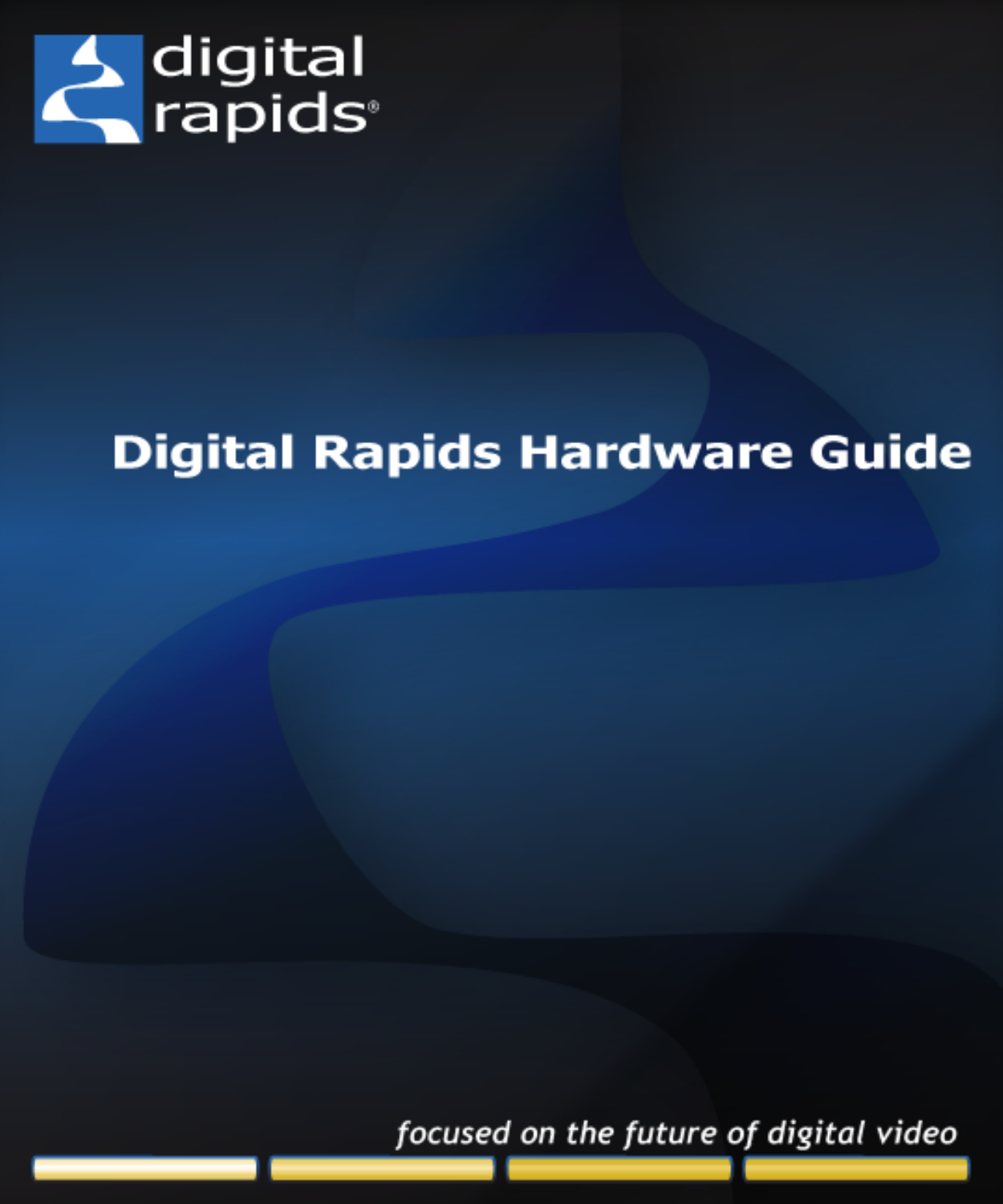© 2008 Digital Rapids Corporation. All rights reserved.

Except as permitted by such license, no part of this document may be reproduced, transmitted, or converted in any form or by any means electronic or mechanical for any purpose, without the prior written permission of Digital Rapids Corporation.

Information in this manual is furnished for information only and does not represent a commitment on the part of Digital Rapids Corporation. Information in this manual is subject to change without notice. Digital Rapids Corporation assumes no responsibility or liability for any errors or inaccuracies that may appear in this manual.

Digital Rapids Corporation makes no warranties, express or implied, including without limitation the implied warranties of merchantability and fitness for a particular purpose, regarding the software. Digital Rapids Corporation does not warrant, guarantee or make any representations regarding the use or the results of the use of the software in terms of its correctness, accuracy, reliability, currentness or otherwise. The entire risk as to the results and performance of the software is assumed by you. The exclusion of implied warranties is not permitted by some jurisdictions. The above exclusion may not apply to you.

In no event will Digital Rapids Corporation be liable to you for any consequential, incidental or indirect damages (including damages for loss of business profits, business interruption, loss of business information, and the like) arising out of the use or inability to use the software even if Digital Rapids Corporation had been advised of the possibility of such damages. Because some jurisdictions do not allow the exclusion or limitation of liability for consequential or incidental damages, the above limitations may not apply to you. Digital Rapids Corporation's liability to you for actual damages from any cause whatsoever, and regardless of the form of the action (whether in contract, tort (including negligence), product liability or otherwise), will be limited to \$50.

For information on the Warranty for the Digital Rapids hardaware, please see Appendix A.

Last revised on 10/23/2008.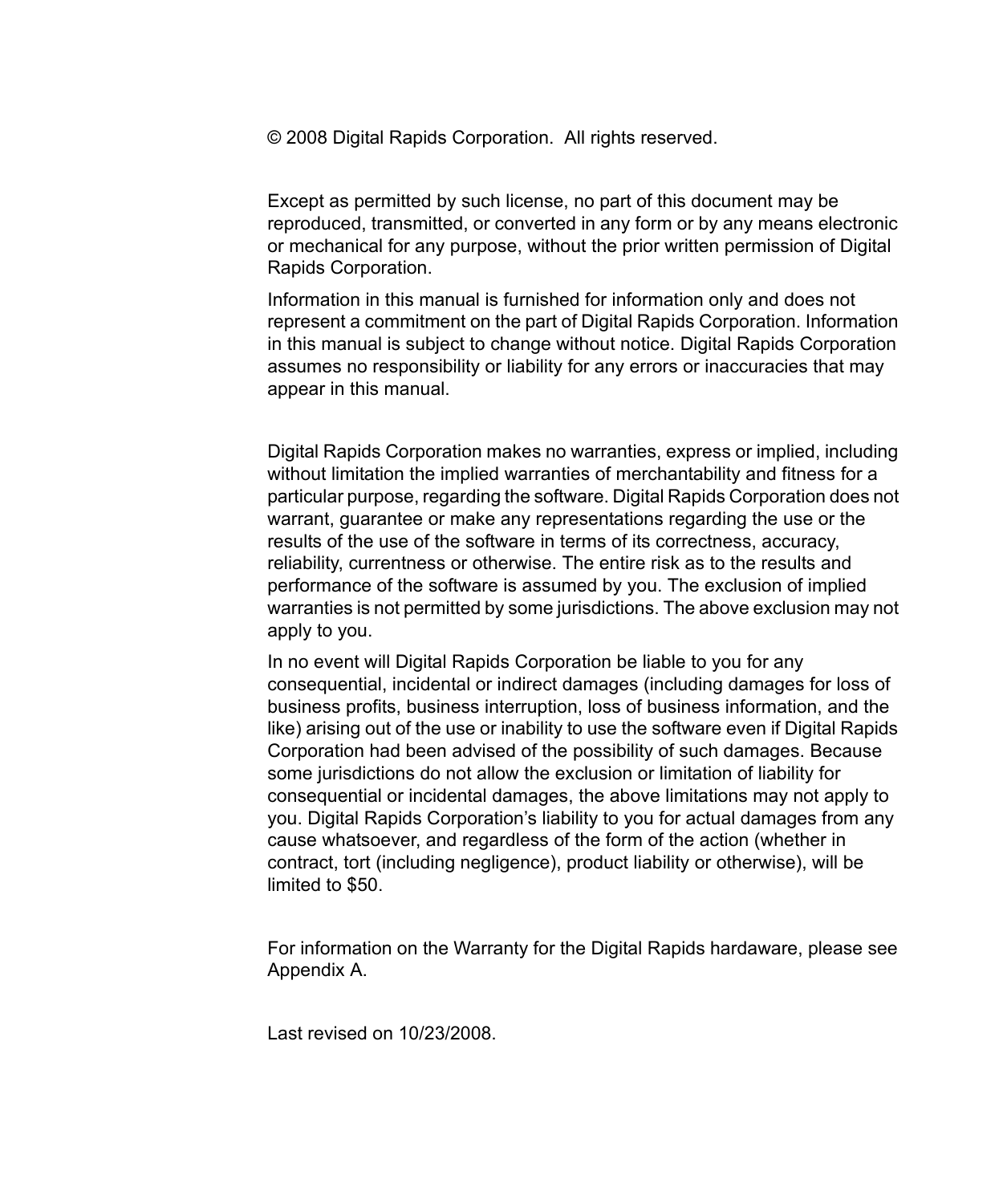# **Table of Contents**

| Pre-Installation/Assembly Safety Instructions  1     |
|------------------------------------------------------|
|                                                      |
| Digital Rapids DRC PCI Card Installation 4           |
| Testing Digital Rapids Stream Hardware  5            |
| GPI - General Purpose Interface  6                   |
| Digital Rapids StreamZ 3RU System Specifications 7   |
| Digital Rapids DRC-Stream PCI Card Specifications  8 |
|                                                      |
|                                                      |
|                                                      |
| Regulatory Ceritifications and Compliance  13        |
|                                                      |
|                                                      |
|                                                      |
|                                                      |

• • • • •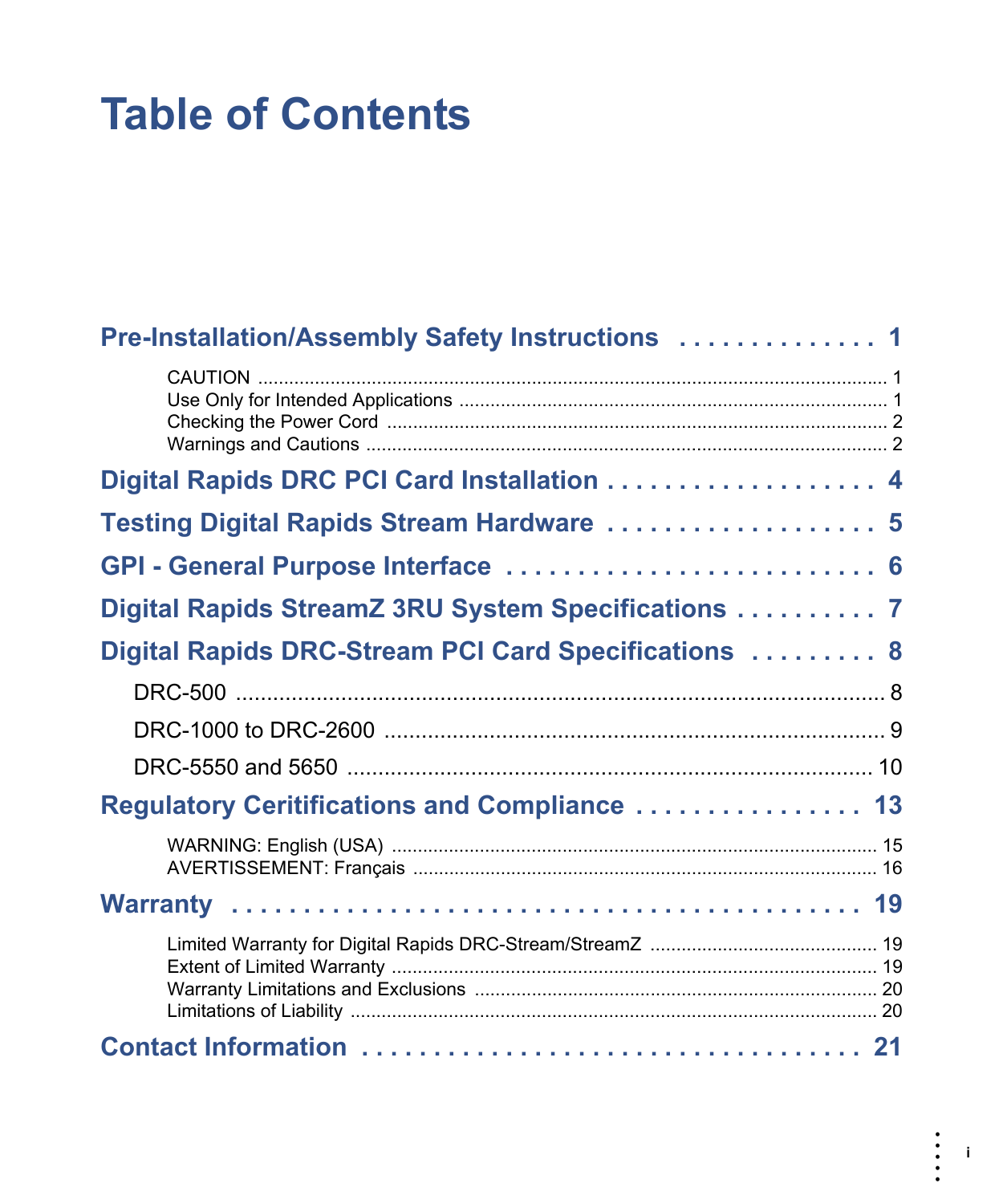$\begin{array}{c} \vdots \\ \vdots \\ \vdots \end{array}$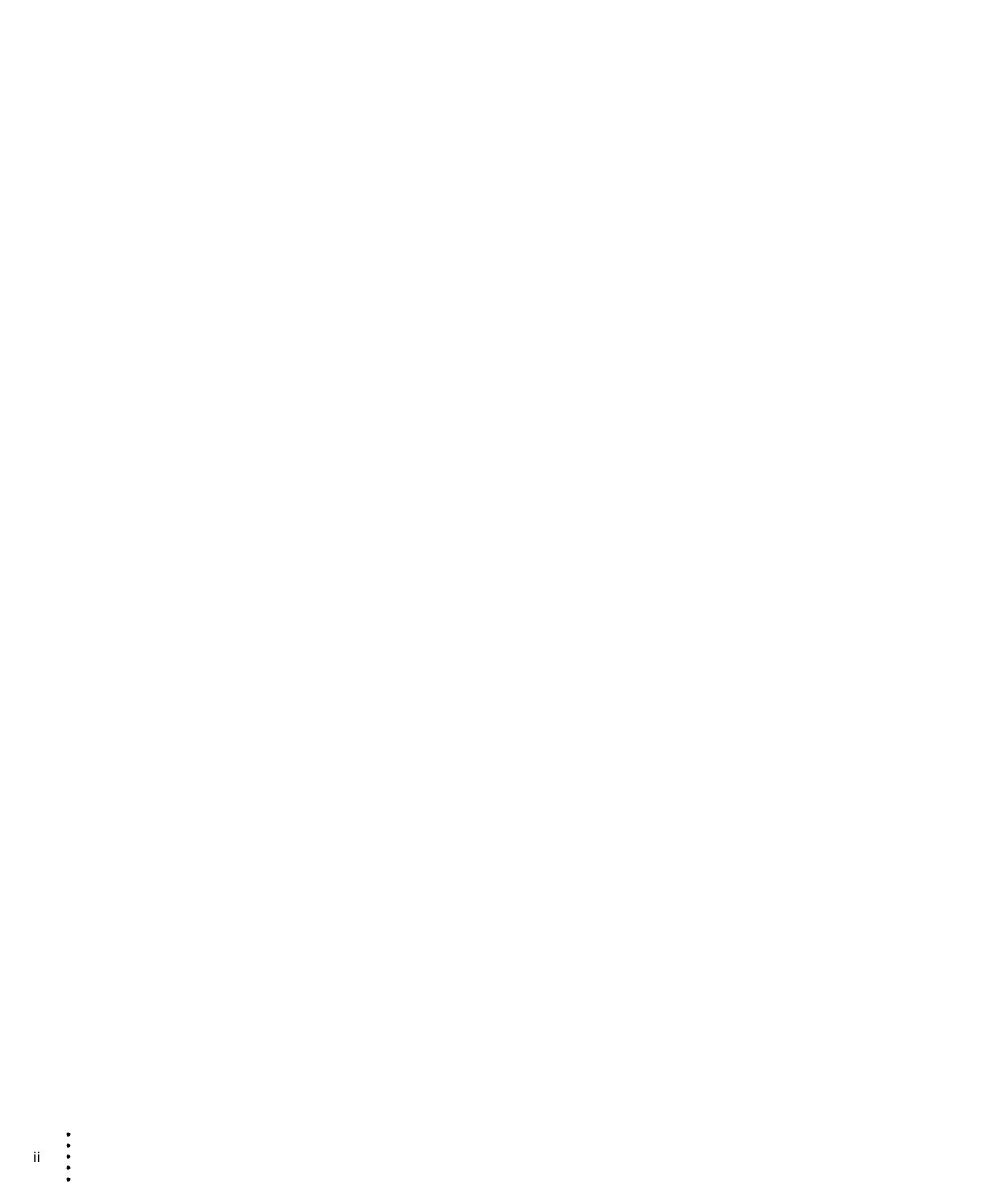# <span id="page-4-0"></span>**Pre-Installation/Assembly Safety Instructions**

Before you start the assembly process, you will need to make sure you follow certain basic safety precautions.



## <span id="page-4-1"></span>**CAUTION**

Integration/servicing of a chassis sub-assembly shall be performed only by technically qualified persons.

Follow these guidelines to meet and maintain safety and product regulatory requirements when integrating a chassis subassembly.

Read and adhere to all of these instructions and the instructions supplied with this assembly. If you do not follow these instructions, the UL listing andother regulatory approvals will be void, and the product will most likely be noncompliant with regional product laws and regulations.

### <span id="page-4-2"></span>**Use Only for Intended Applications**

This product was evaluated as Information Technology Equipment (ITE) that may be installed in offices, schools, computer rooms and similar locations. The suitability of this product for other Product Categories and Environments other than ITE applications, (such as medical, industrial, alarm systems, and test equipment) may require further evaluation.

When you integrate this subassembly, observe all warnings and cautions in the Installation Guide.

To avoid injury, be careful of:

- **•** Sharp pins on connectors
- **•** Sharp pins on printed circuit assemblies
- **•** Rough edges and sharp corners on the chassis
- **•** Hot components (like processors, voltage regulators, and heat sinks)
- **•** Damage to wires that could cause a short circuit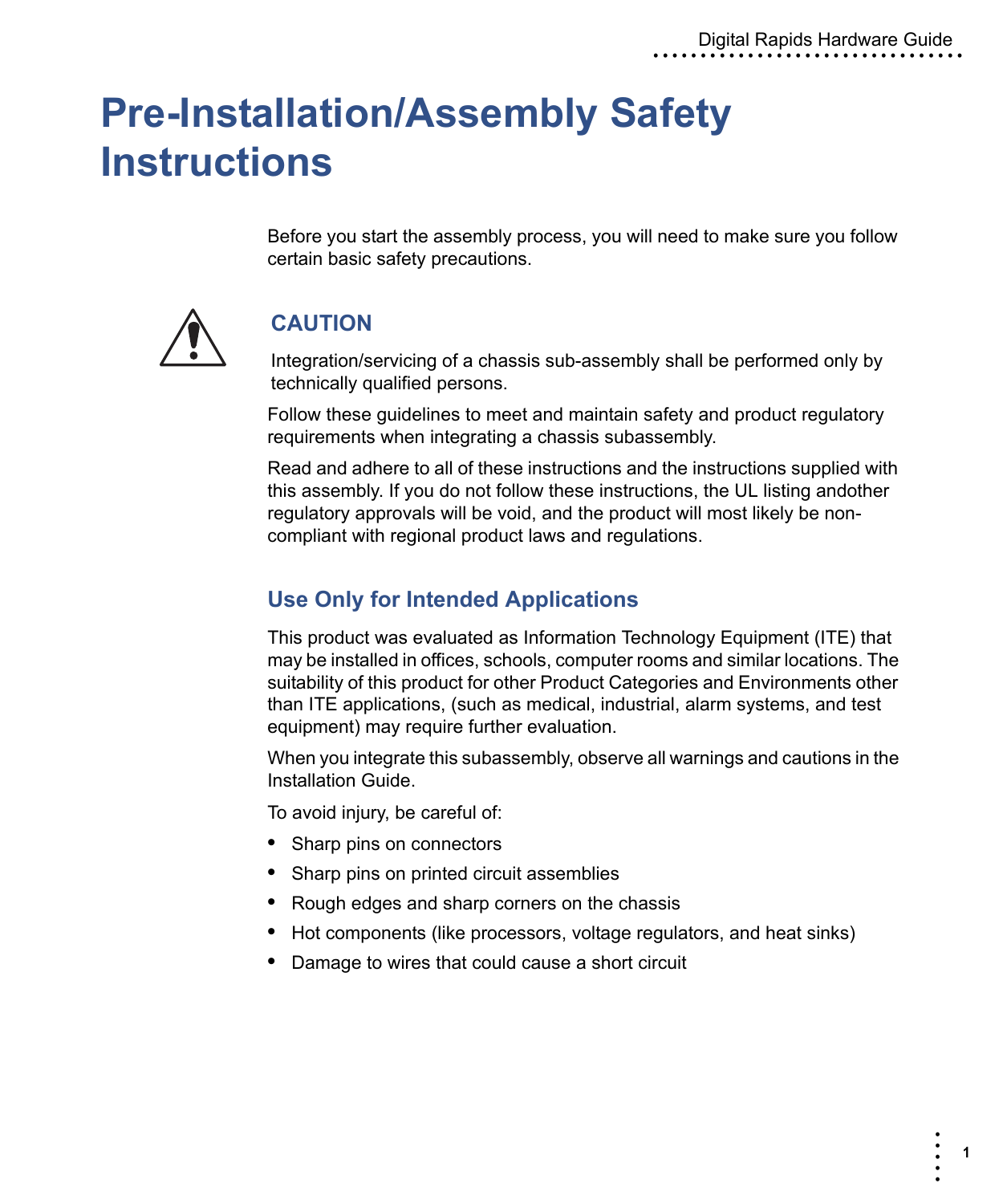## <span id="page-5-0"></span>**Checking the Power Cord**



#### **WARNING**

Do not attempt to modify or use the supplied AC power cord if it is not the exact type required.

The power supply cord is the main disconnect to AC power. The socket outlet must be installed near the equipment and readily accessible.

If the power cord supplied with the system is not compatible with the AC wall outlet in your region, get one that meets the following criteria:

- **•** The cord must be rated for the available AC voltage and have a current rating that is at least 125% of the current rating of the server.
- **•** The plug on the power cord that plugs into the wall outlet must be a grounding-type male plug designed for use in your region. It must have certification marks showing certification by an agency acceptable in your region.
- **•** The connector that plugs into the AC receptacle on the power supply must be an IEC 320, sheet C13, type female connector.
- **•** In Europe, the cord must be less than 4.5 meters (14.76 feet) long, and it must be flexible <HAR> (harmonized) or VDE certified cordage to comply with the chassis' safety certifications.

### <span id="page-5-1"></span>**Warnings and Cautions**

These warnings and cautions apply whenever you remove the chassis cover to access components inside the server. Only a technically qualified person should integrate and configure the server.



#### **WARNING / BEFORE YOU REMOVE THE ACCESS COVER**

Before removing the access cover for any reason, observe these safety guidelines:

1. Turn off all peripheral devices connected to the server.



- 2. Turn off the server by pressing the power button on the front of thechassis. Then unplug the AC power cord from the chassis or wall outlet.
- 3. Label and disconnect all peripheral cables and all telecommunication lines connected to I/O connectors or ports on the back of the chassis.
- 4. Provide some electrostatic discharge (ESD) protection by wearing an antistatic wrist strap attached to building ground—any unpainted metal surface on a chassis that is still plugged in—when handling components.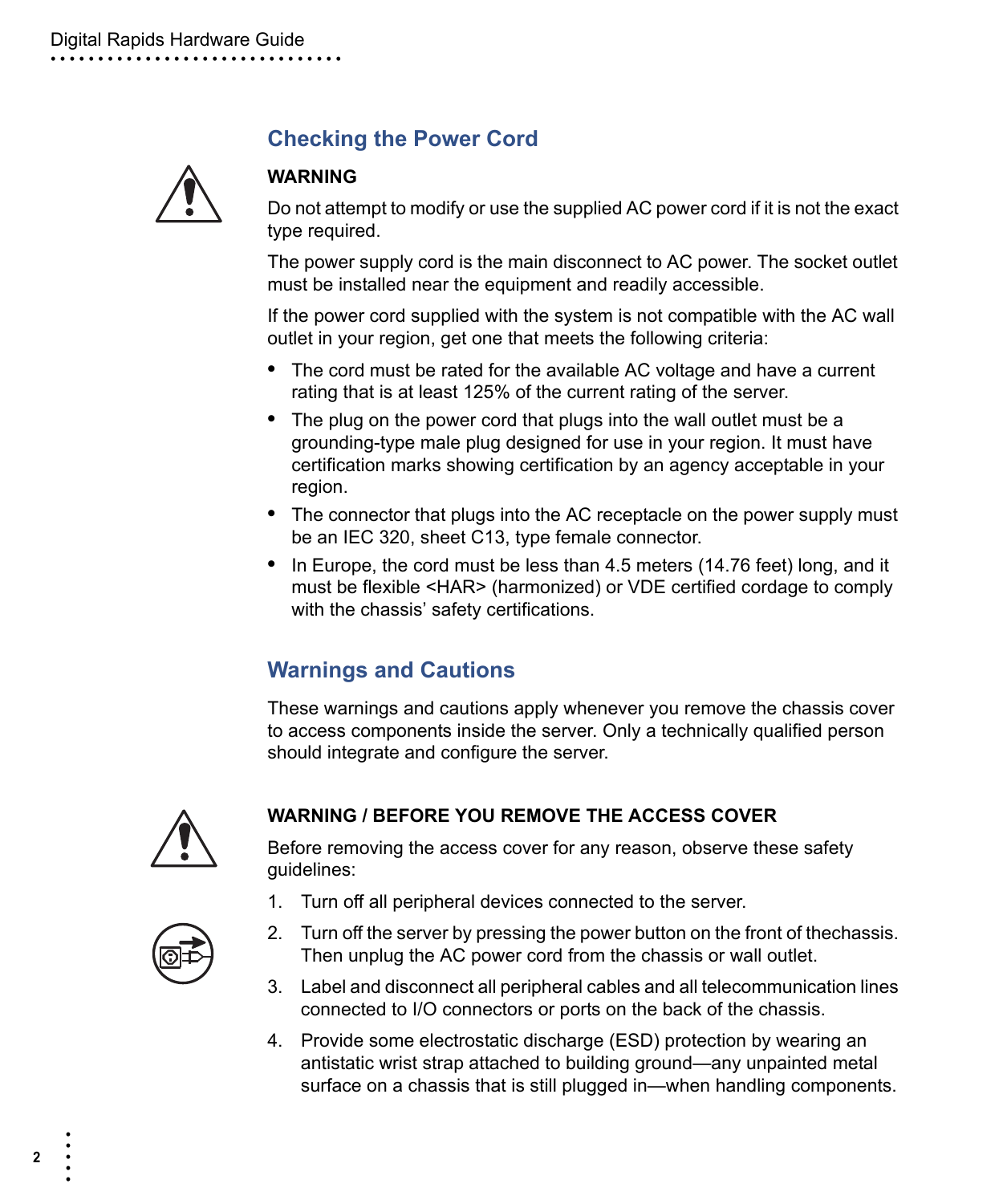

### **WARNING**

The power button on the front panel DOES NOT turn off the AC power.

To remove power from server, you must unplug the AC power cord from the wall outlet or the chassis.



### **WARNING**

Hazardous electrical conditions may be present on power, telephone, and communication cables. Turn off the server and disconnect the power cord, telecommunications systems, networks, and modems attached to the server before opening it. Otherwise, personal injury or equipment damage can result.



### **WARNING**

Do not open the power supply. Hazardous voltage, current and energy levels are present inside the power supply. Refer servicing of the power supply to qualified technical service personnel.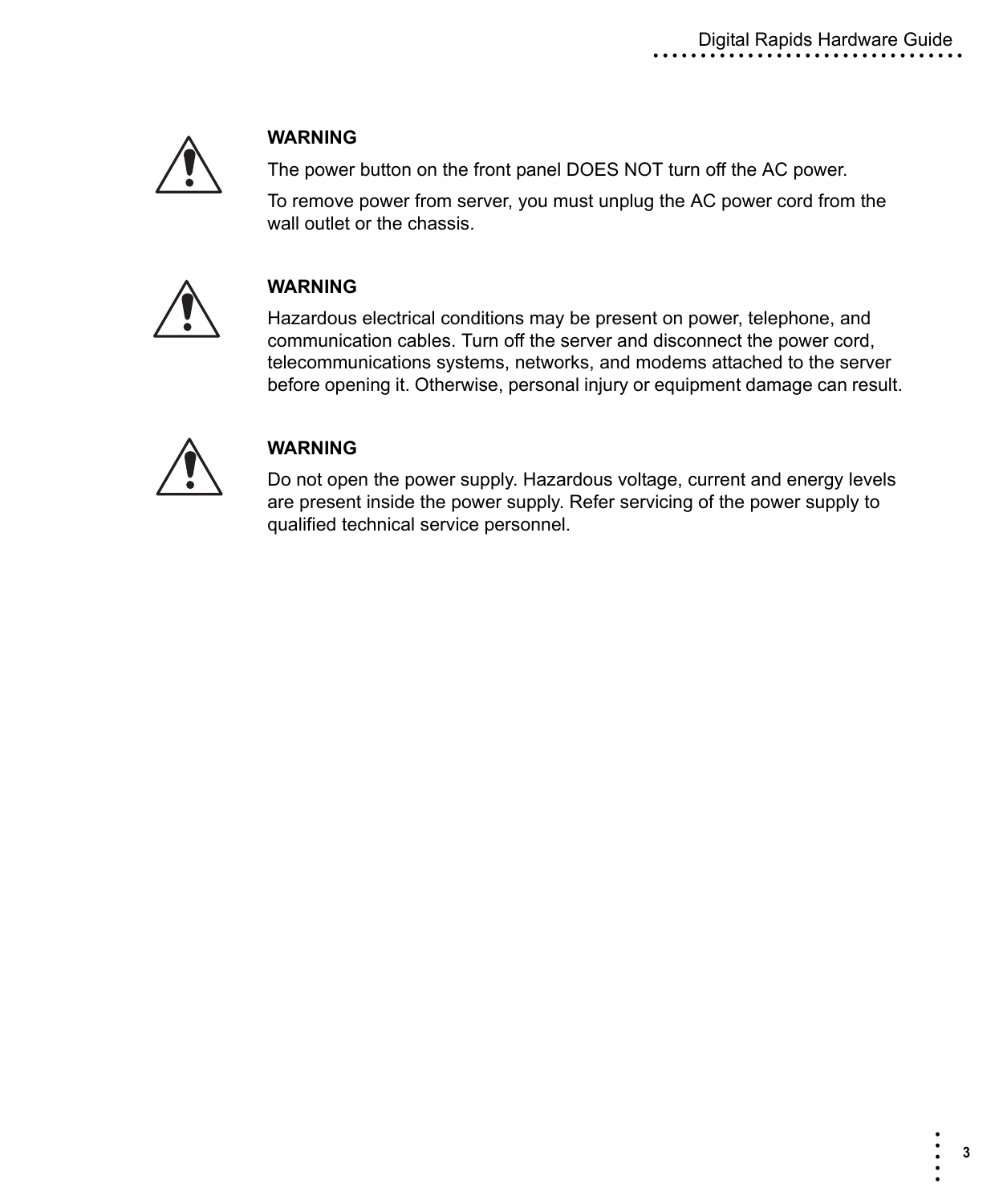# <span id="page-7-0"></span>**Digital Rapids DRC PCI Card Installation**



#### **CAUTION**

Unplug the power supply cord from the source before removing a server cover or PC cover.

Be sure to touch a grounded item before you touch any components inside the server or PC to discharge any static electricity from your body (for example, any unpainted metal surface on a chassis that is still plugged in using a grounded power cord).

For the DRC-500 you will need to locate a free half-length PCI slot on your motherboard.

For the DRC-1000 to DRC-5650 you will need to locate a free full-length PCI slot on your motherboard.

PCI slot selection is motherboard dependant. DRC hardware will function in most slots but for optimal operation choose a PCI slot that does not share resources with other system devices. Consult your motherboard's manual for information about PCI bus sharing.

Once you have located a suitable PCI slot, remove the protective blank PCI bracket (usually a metal plate) for the PCI slot you will be using.

Insert the PCI card edge connector in the PCI slot while aligning the end of the PCI card bracket in opening.

Firmly and slowly push the PCI card connector into the slot until it is fully seated. Do not twist or bend the card while pushing it into the slot.

Fasten the PCI card's bracket into the case to ensure that the card will not move. Depending on your case the fastener may be a screw or it may be a latch.

Check the air flow in your server or PC to make sure that cables have not moved in such a way to block fans or air flow holes.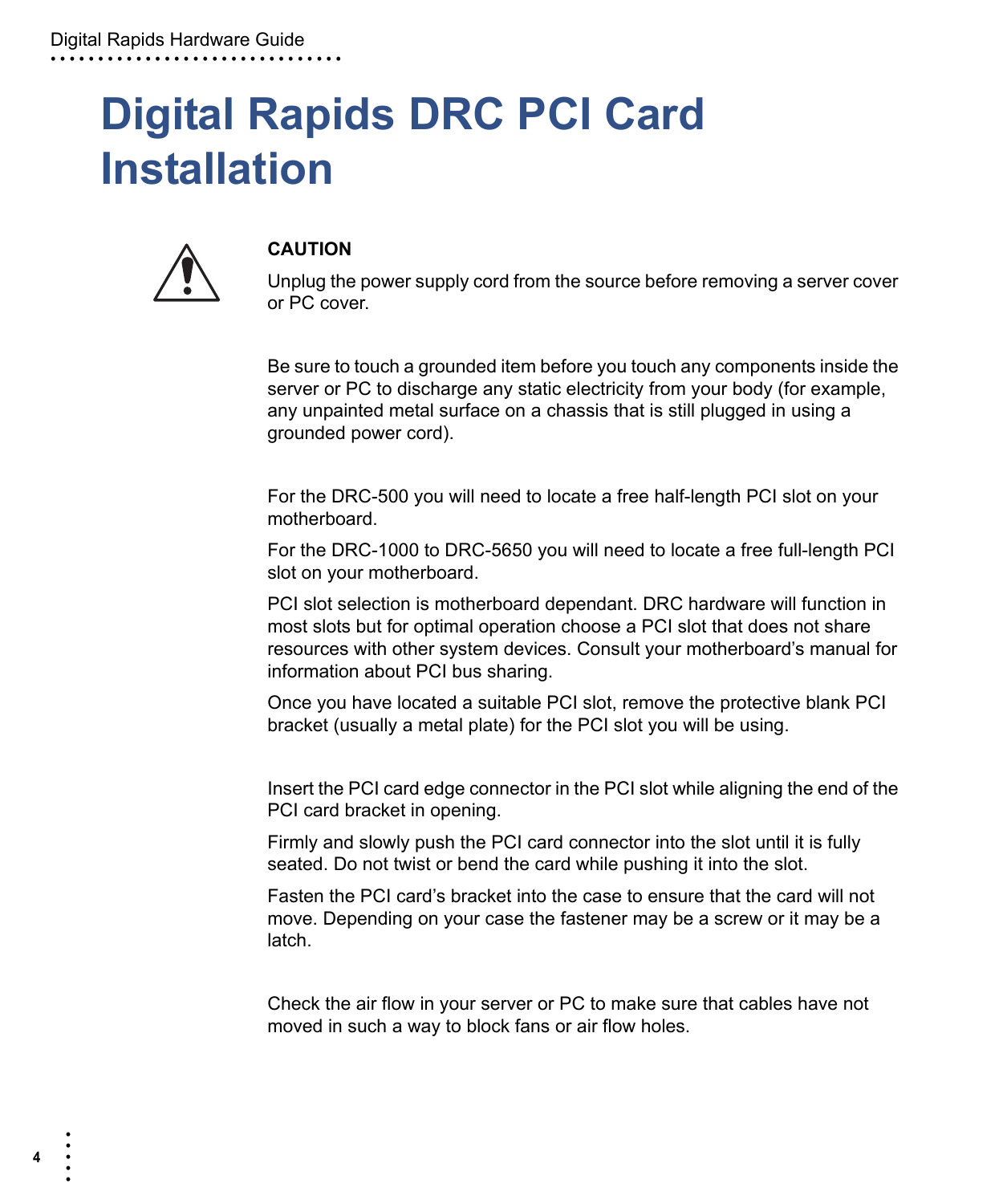# <span id="page-8-0"></span>**Testing Digital Rapids Stream Hardware**

When you install the Digital Rapids Stream software a software diagnostic application will be installed. The test app can be found in the Digital Rapids Stream folder (by default in C:\Program Files\Digital Rapids\Stream).

If you have a DRC-500 this application is called DRIdahoTest.exe.

If you have a DRC-1000 to DRC-2600 this application is called DRColoradoTest.exe.

Run this application. There are two tabs, one for Automated Tests and one for Input Tests. Run the automated test's to verify each hardware segment's functionality.

Input test's are a manual process. Use the Input Test's tab to switch between all valid video and audio inputs to verify each of the Stream inputs are functional.



If you have a DRC-5550 or 5650 the test application is called DRUtahTest.exe. If you suspect you have a problem with one of these boards please contact Digital Rapids tech support, as some automated tests will fail without the expected test signal used as an input.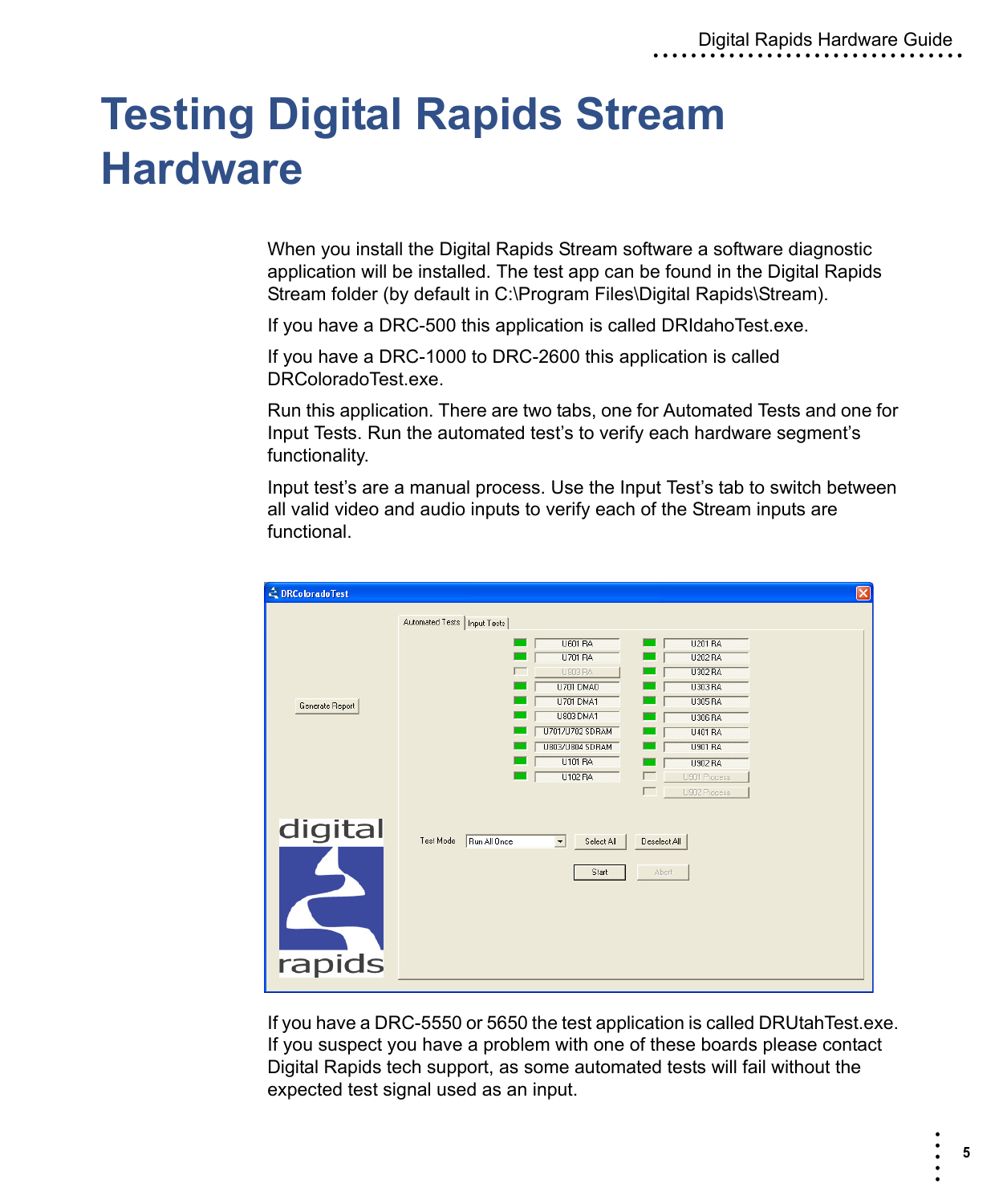• • • • • • • • • • • • • • • • • • • • • • • • • • • • • • •

# <span id="page-9-0"></span>**GPI - General Purpose Interface**

Digital Rapids Stream software can use a GPI interface to trigger starting and/or stopping encoding. A GPI cable can be made using the following wiring diagram.

#### GPI General Purpose Interface





| Signal Name | Signal Color        | <b>RJ45</b> | DB9 |
|-------------|---------------------|-------------|-----|
| <b>SIN</b>  | Green White         | 6           | 2   |
| Sout        | White Green         | 3           | 3   |
| DTR         | Orange White        | 2           | 4   |
| <b>GRND</b> | <b>Blue White</b>   | 4           | 5   |
| DSR         | White Brown         | 7           | 6   |
| <b>RTS</b>  | <b>White Orange</b> | 1           | 7   |
| <b>CTS</b>  | Brown White         | 8           | 8   |
| RIN         | White Blue          | 5           | 9   |

**6**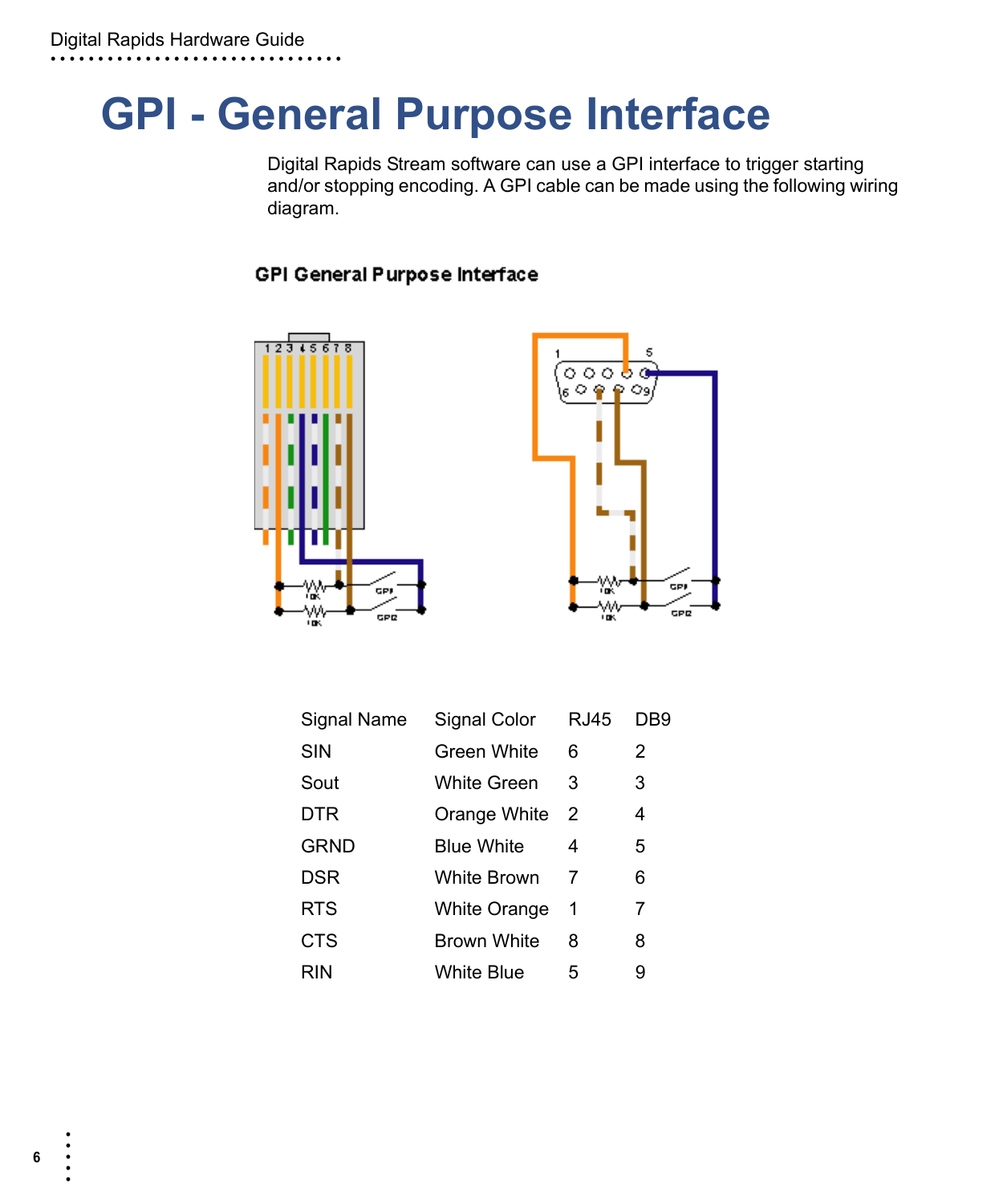# <span id="page-10-0"></span>**Digital Rapids StreamZ 3RU System Specifications**

**NOTES: Specifications subject to change without notice. Systems may vary slighly from region to region.**

### **Typical StreamZ SD system:**

Chenbro RM314 3RU chassis Physical dimensions: 26"D x 16.9"W x 5.2"H 700W Power Supply 1x Intel Core2 Quad Q9550 45nm 2.83 GHz 1GB of DDR3 RAM 1x 80GB SATA System Drive 1x 500GB SATA Media Storage Drive Graphics card with 512MB RAM DVD/CD +-R/W ROM Drive Window XP Pro SP3 (OEM) Keyboard and Optical Mouse

#### **Typical StreamZHD system includes:**

2x Intel Xeon Quad 5450 45nm 3 GHz 2 GB RAM 1x 80GB SATA System Drive 4x 300GB SAS 15k rpm hard drives (RAID-0 Array)

Instructions to setup RAID-0 array in WindowsXP:

- Download and install the HostRAID driver from the Adaptec website
- Open "Disk Management" from "Computer Management", initialize the disk to "Basic" Disk
- Create a Single Primary Partition and format it to NTFS with the Default Allocation unit size
- Formatting should be completed within 3 minutes and the volume will be ready to use



Back of 3RU server with HD board installed (DRC-5550)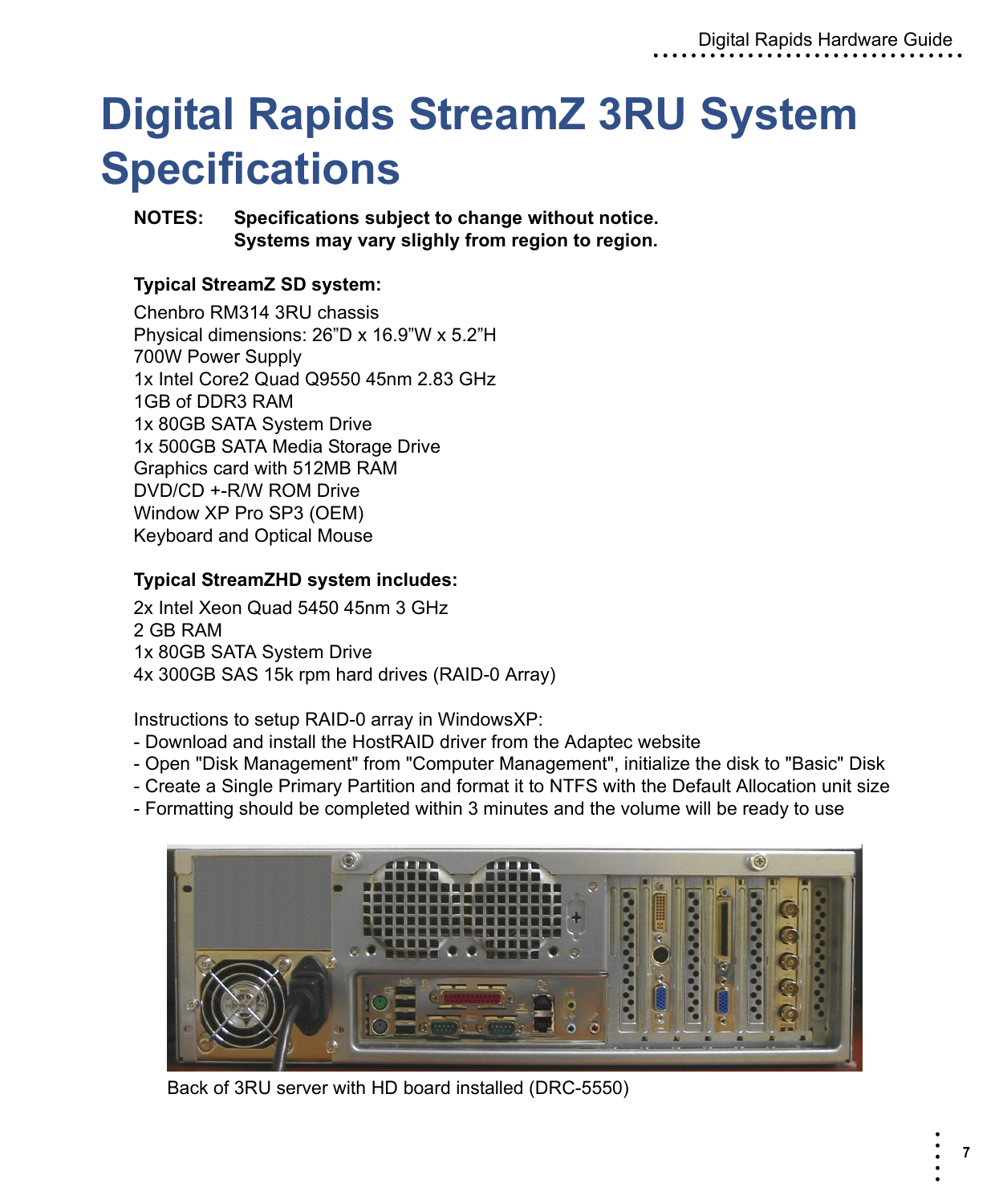# <span id="page-11-0"></span>**Digital Rapids DRC-Stream PCI Card Specifications**

# <span id="page-11-1"></span>**DRC-500**

Form Factor Half Length, Full Height PCI 64 bit /66Mhz (32bit /33Mhz compatible)

Total power consumption: typical 6.25W; maximum 10W

3.3V 0.9A 3W 5V 0.6A 3W 12V 0.02A 0.25W

Video and Audio Inputs

Supports NTSC and PAL video standards

- 1 Composite Video (RCA)
- 1 S-Video (Mini Din)
- 2 Unbalanced Audio (L+R) on RCA
- 4 Balanced Stereo Audio inputs on XLR

Hardware Video Processing Motion adaptive de-interlacing Noise reduction (3D and 2D) Aspect ratio conversion Cropping and Scaling Proc amp control Gamma correction Graphics overlay with scaling and positioning

Hardware Audio Processing 48kHz - 24 bits/sample 7-band parametric EQ per channel Dynamic range compression / expansion Hardware sample rate conversion Volume control; Bass and Treble control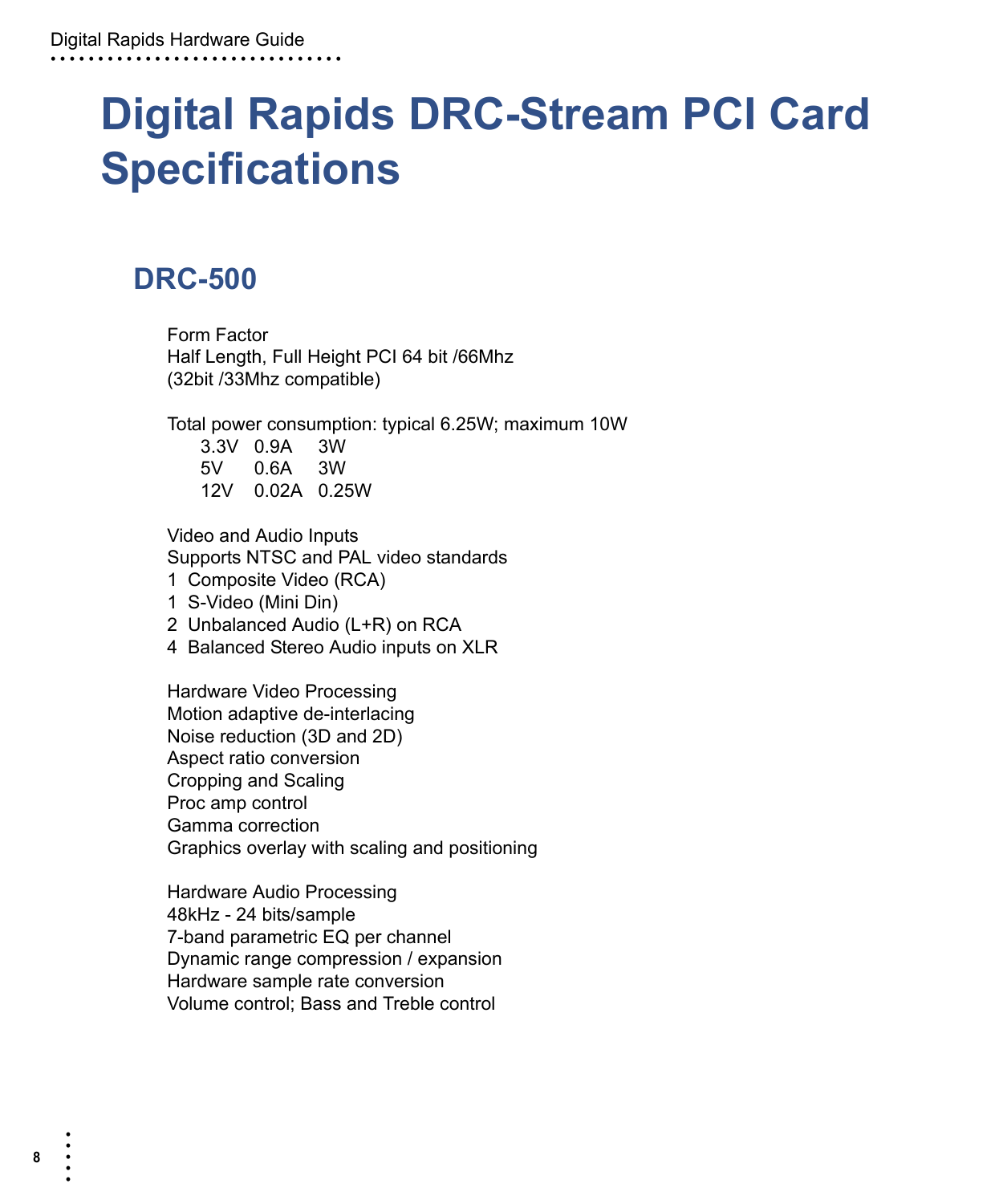# <span id="page-12-0"></span>**DRC-1000 to DRC-2600**

Form Factor Full Length, Full Height PCI 64 bit /66Mhz (32bit /33Mhz compatible)

Power Requirements  $\sim$  25 Watts +3.3V - 3.5A +5V - 1.5A -5V - 0A +12V - 0.5A -12V - 0.1A

General NTSC or PAL inputs (user-selectable) Up to two video processing channels Up to 8 mono channels of audio processing. Full Length PCI Interface - 64 bit 66MHz

Real-Time hardware based video pre-processing (per channel) Motion adaptive de-interlacing Vertical Temporal de-interlacing 3:2 and 2:2 film process de-interlacing (inverse telecine) Arbitrary Shrink/Zoom 3D noise reduction 2D bandwidth limiting (independent horiz and vert) Aspect Ratio conversion Graphics overlay **Cropping** Proc-amp controls Color balance and correction

Real-time Hardware based Audio processing 20 bit internal processing 7- Band Parametric EQ (4/8) Dynamic Range Compression Bass and Treble control 4/8 Channel Mix Volume control

Analog Video inputs Composite (BNC) 1V p-p, 75 Ohm S-Video: (4-Pin Mini-DIN) Y Signal 1V p-p, 75 Ohm C Signal 286mV p-p (NTSC) 300mv p-p (PAL)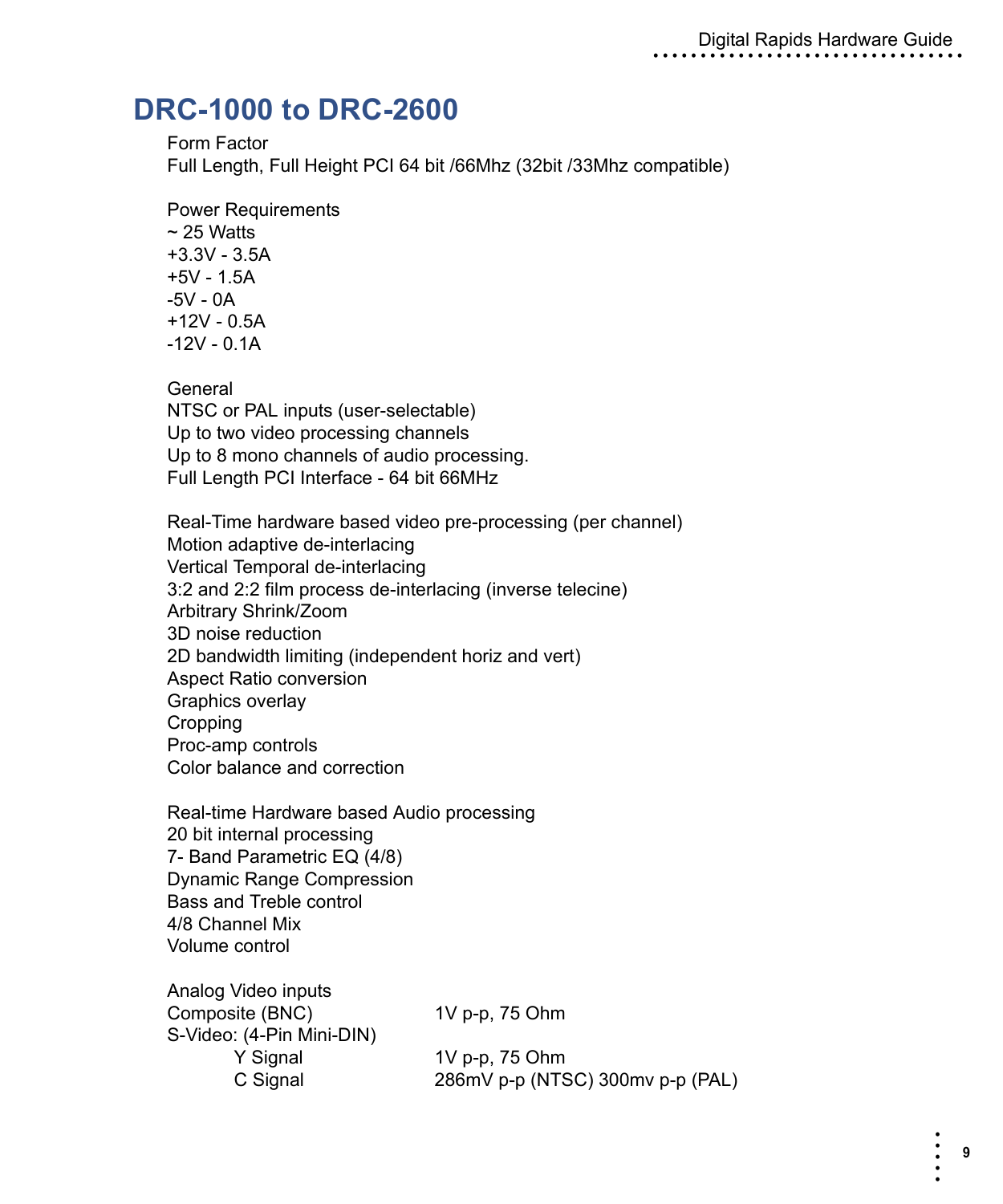Component Betacam (BNC's): Y Signal 1V p-p, 75 Ohm R-Y, B-Y (Pr,Pb) 700mV p-p (NTSC) 525mv p-p (PAL)

Note: Video inputs levels correspond to 75% color bar signal, with 100% white reference bar.

Digital Video inputs (SDI on digital models only) Serial SDI (SMPTE 259M) (BNC) 800mv, 75 Ohm DV (on 1500 and 2500 models only) IEEE-1394

| Analog Audio Inputs   |                 |
|-----------------------|-----------------|
| Balanced (XLR-F)      | +4 dBU Nominal  |
| Unbalanced Line (RCA) | -10 dBV Nominal |

Digital Audio Inputs (digital models only) AES/EBU (EIAJ CP-340, XLR) 5V Balanced, 110 Ohm Embedded audio conforming to SMPTE-272M is supported on the SDI input. DV audio supported on DV input. (DV on 1500 and 2500 models only)

## <span id="page-13-0"></span>**DRC-5550 and 5650**

Form Factor Full Length, Full Height PCI 64 bit /66Mhz (32bit /33Mhz compatible)

**Note:** All features of the board may not be enabled in all versions of the software.

HD-SDI and SD-SDI (SMPTE-292M andSMPTE-259M)

Video Resolutions 1080i, 1080p, 1080psf, 1035i, 720p SD Resolutions: 480i (NTSC), 576i (PAL) Pixel format: 4:2:2 YCbCr Full 8 and 10-bit support for all formats Frame rates: 60Hz, 59.94Hz, 50Hz, 49.95 Hz, 30Hz, 29.97Hz, 25Hz, 24.975Hz, 24Hz, 23.976Hz

 Video Compression 10-bit uncompressed recording/playback 8-bit uncompressed recording/playback Lossless JPEG2000 hardware compression (3:1 typical) Lossy JPEG2000 hardware compression (8:1 and up typical)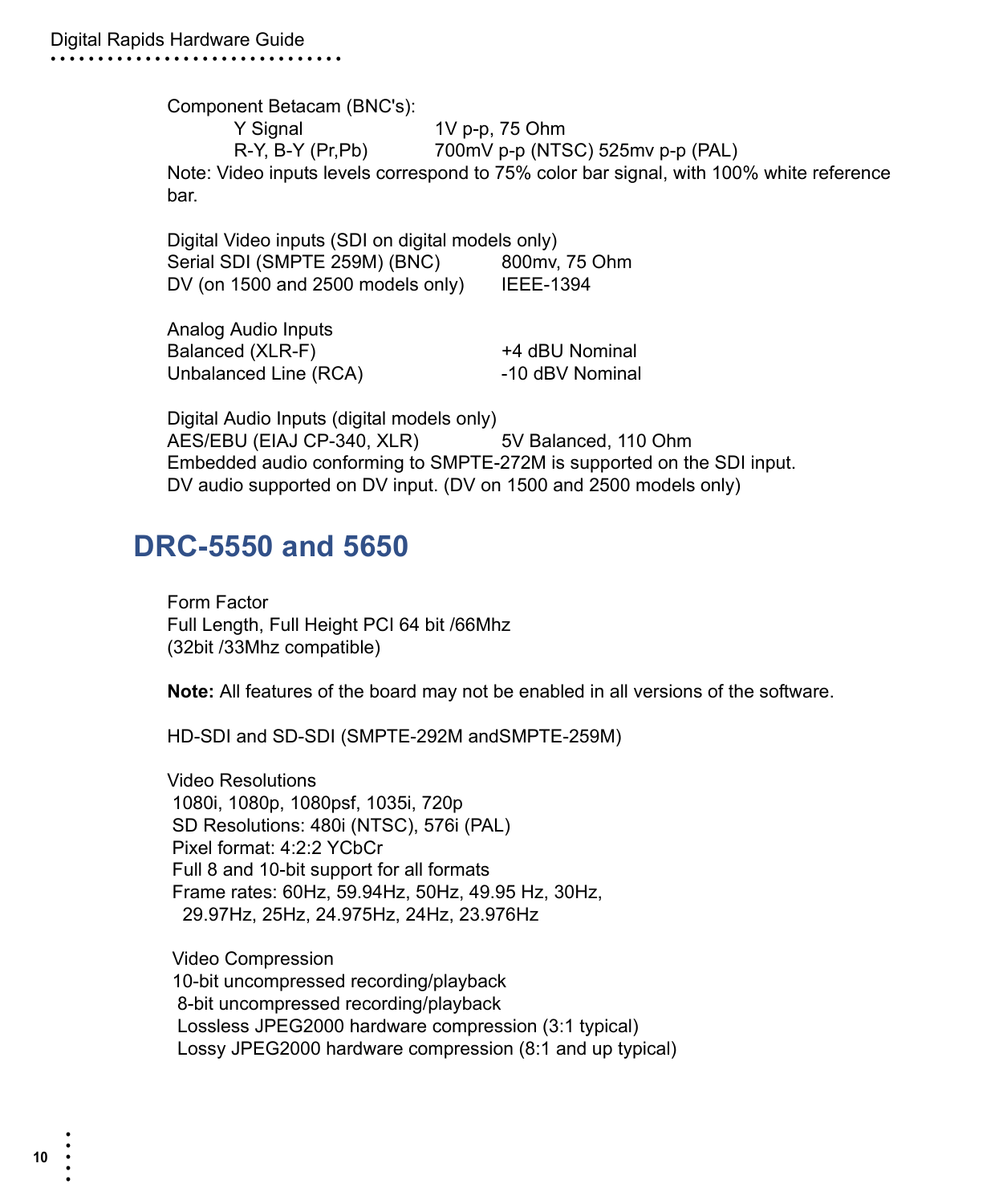Video Processing Features Format conversion from any input format to any output format (HD to SD, SD to HD, HD to HD) Motion adaptive de-interlacing during format conversion Cropping and scaling Proc Amp controls Gamma correction Filtering and noise reduction

Graphics Overlay

 High speed graphics buffer with alpha channel Overlay graphics during record or playback Scale and position graphics

Analog Monitor Output 15-pin D type VGA connector (with VGA to BNC adapter cable included) VESA resolutions up to 1920x1200 at 60 Hz

Video Input (on PCI board or Breakout Box) 1 x BNC multi-format HD-SDI and SD-SDI

Audio Inputs (on PCI board or Breakout Box) Embedded SDI audio (16 channels, 24-bit, 32/44.1/48 kHz)

Audio Outputs (on PCI board or Breakout Box) Embedded SDI audio (16 channels, 24-bit, 32/44.1/48 kHz)

Audio Inputs (on Breakout Box) 4 x XLR female (AES/EBU Stereo, 24-bit, 32/44.1/48/96 kHz)

Audio Outputs (on Breakout Box) 4 x XLR male (AES/EBU Stereo, 24-bit, 32/44.1/48/96 kHz)

Genlock Input (on PCI board or Breakout Box) 1 x BNC analog sync Supports Bi-level or Tri-level sync Supports all SD and HD formats

Genlock Output (on Breakout Box) 1 x BNC analog sync Supports Bi-level or Tri-level sync Supports all SD and HD formats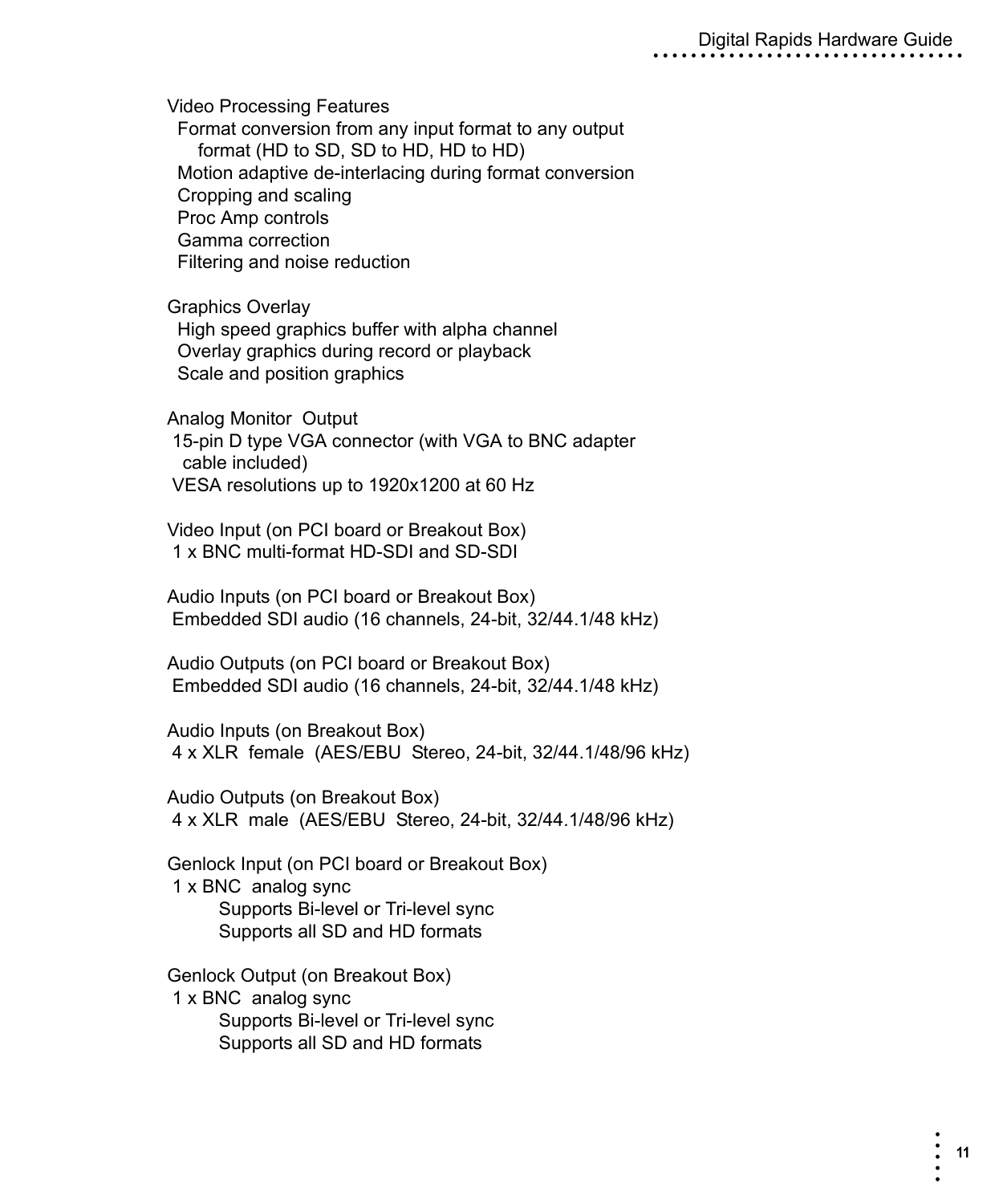Video Outputs (on PCI board or Breakout Box) 2 x BNC HD/SD output (dual identical outputs for easy distribution) 1 x BNC HD/SD thru (mirrors input)

GPI (on Breakout Box) 2 x RCA female (GPI Inputs) 2 x RCA female (GPI Outputs)

LTC (on Breakout Box) 1 x XLR female (LTC Input) 1 x XLR male (LTC Output)

RS422 (on Breakout Box) 1 x 9-pin D female (master 422, for connection to a deck) 1 x 9-pin D female (slave 422, for connection to an edit controller)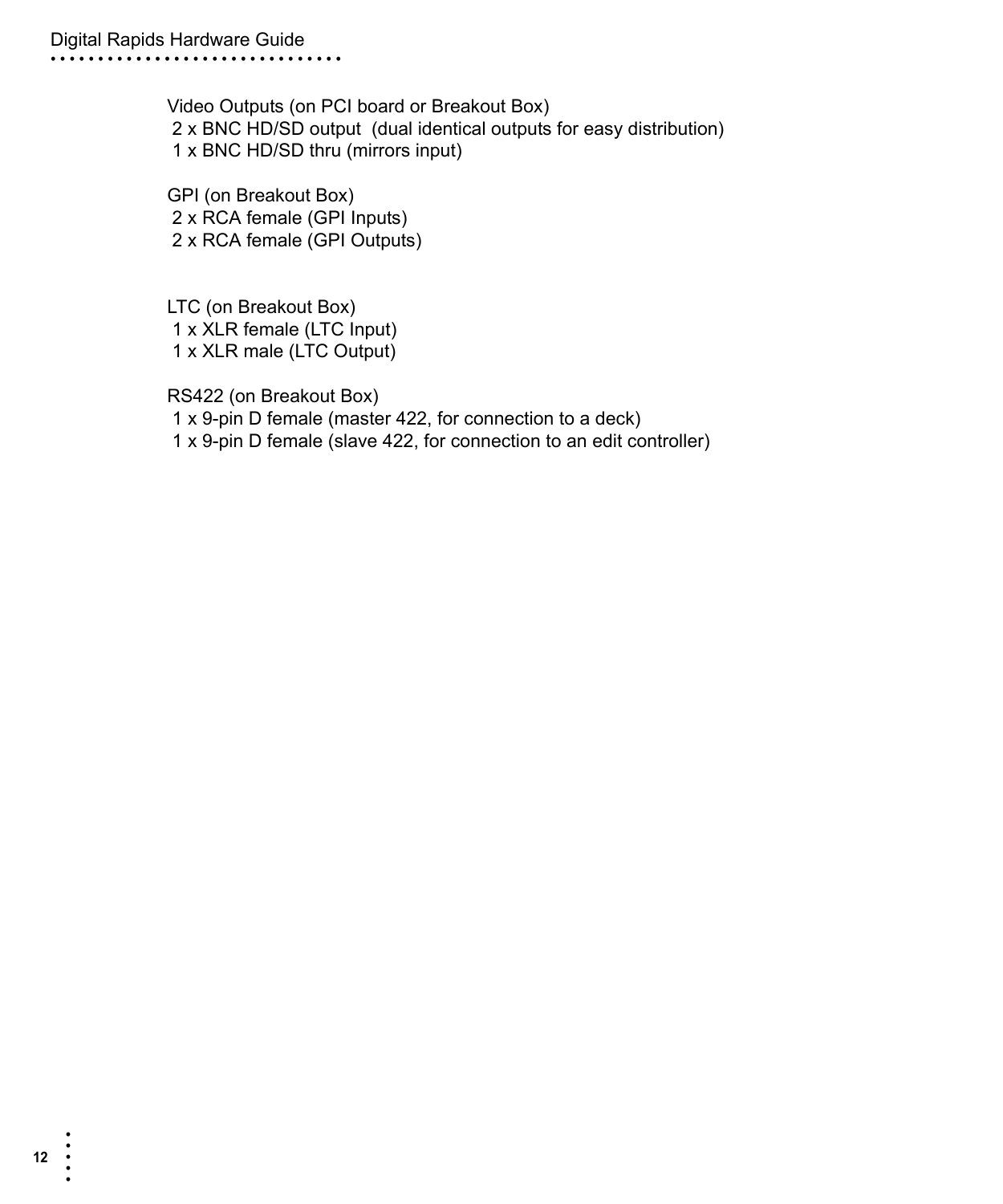# <span id="page-16-0"></span>**Regulatory Ceritifications and Compliance**

#### **The StreamZ chassis complies with the following safety regulations:**

#### Safety

U.S., Canada UL1950 - CSA 950 (UL and cUL) Europe, CE Mark EN60950 (complies with73/23/EEC) International IEC60950 (CB Report and Certificate) Nordic Countries NEMKO / EMKO-TSE (74-SEC) 207/94 Russia GOST 50377-92 Korea K-Mark

Electromagnetic Capability (EMC) U.S. FCC, Part 15, Class A Canada ICES-003, Class A Europe, CE Mark EN55022 (Class A); EN55024 & EN61000-3-2;-3-3 (complies with 89/336/EEC) International CISPR 22, Class A Japan VCCI, Class A Taiwan CNS13438, Class A Korea RRL, MIC 1997-41 & 1997-42 Russia GOST 29216-91 & 50628-95 Australia/New Zealand AS/NZS 3548 (based on CISPR 22)

#### **Digital Rapids DRC-Stream / Stream Z model DRC-500 complies with the following standards.**

#### **EMC Standards**

European Standard EN 55103-1:1997 and EN 55103-2:1996 Electromagnetic compatibility requirements Audio, Video equipment for professional use Immunity characteristics - Limits and methods of measurements

#### **FCC Rules**

These devices comply with FCC Part 15, Subpart 15, Subpart B, Class B Computing Devices for Home and Office Use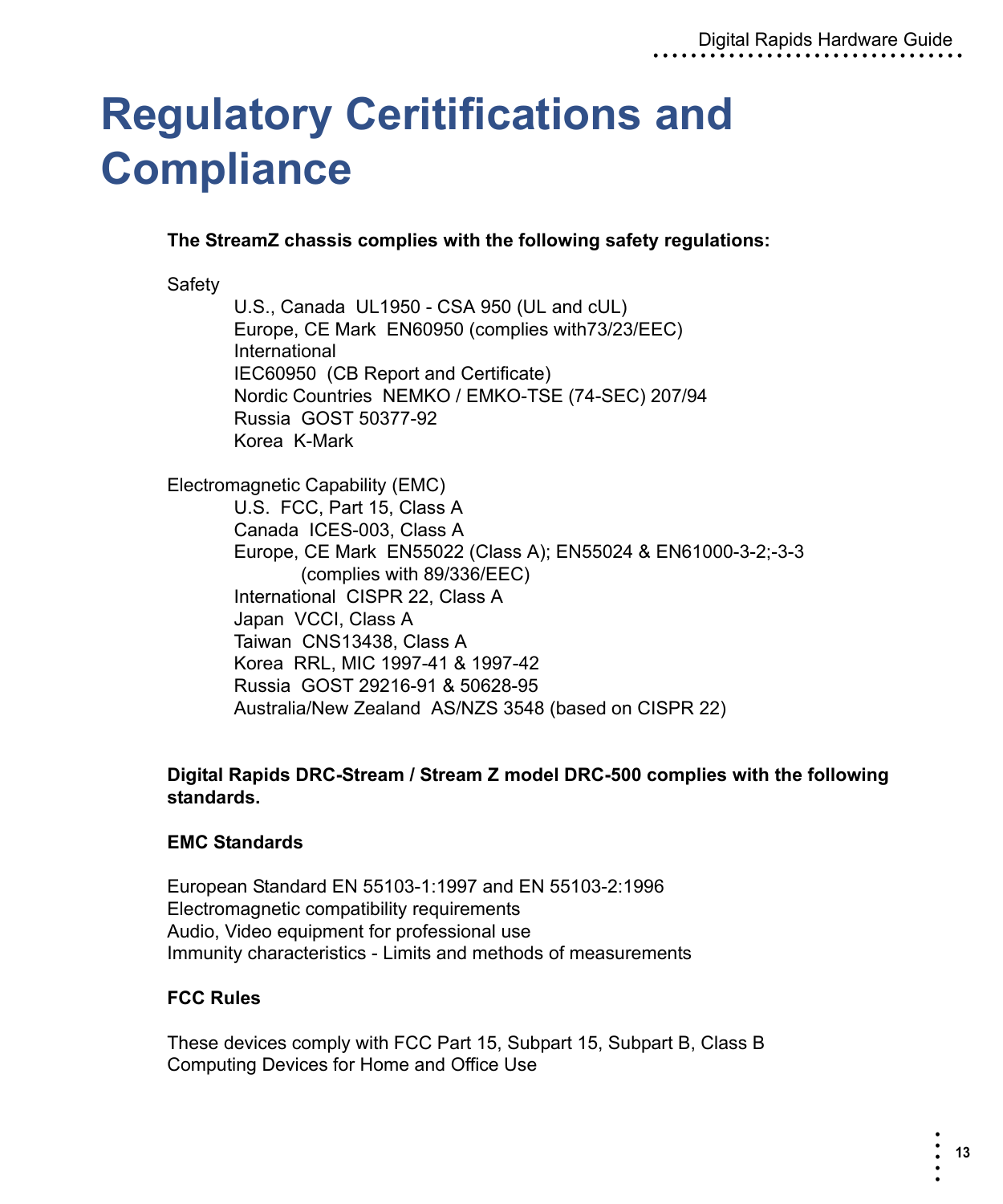#### **Digital Rapids DRC-Stream / Stream Z models DRC-1000, DRC-1500, DRC-2000 and DRC-2500 complies with the following standards.**

#### **EMC Standards**

EN55022Limits and methods of measurement of radio disturbance characteristics of information technology equipment, Class A.

EN 50082-1Generic immunity standard.

IEC 1000-4-2 1995-01 Electrostatic discharge requirements "ESD", 6kV CD, 8kV AD.

IEC 801-3 1984 Radiated. radio frequency electromagnetic field, 3V/m {1kHz 80% AM, 27-1000MHz}

IEC1000-4-4 1995-01 Electrical fast transient requirements "Burst", 0.5kV Sig. Lines, 1kV Power Line.

Per the provision of the Electromagnetic Compatibility Directive, 89/336/EEC of 3 May 1989 as amended by 92/31EEC of 28 April 1992 and 93/68/EEC, Article 5 of 22 July 1993

#### **FCC Rules**

These devices are for professional use only and comply with Part 15 of the FCC rules. Operation is subject to the following two conditions.

1 - These devices may cause interference to Radio and TV receivers in residential areas.

2 - These devices will accept any interference received, including interference that may cause undesired operation.

These devices do not exceed the class A limits for a radio noise emissions from a digital apparatus as set out in the interference standard entitled "Digital Apparatus", ICES-003 of the Canadian Department of Communications.

#### **Digital Rapids DRC-Stream / Stream Z model DRC-5000 complies with the following standards.**

#### **EMC Standards**

European Standard EN 55103-1:1997 and EN 55103-2:1996 Electromagnetic compatibility requirements Audio, Video equipment for professional use

European CISPR 22:1997 and EN55022:1998 Class A - Information Technology Equipment.

#### **Warning:**

This is a class A product. In domestic environment this product may cause radio interference in which case the user may be required to take adequate measures.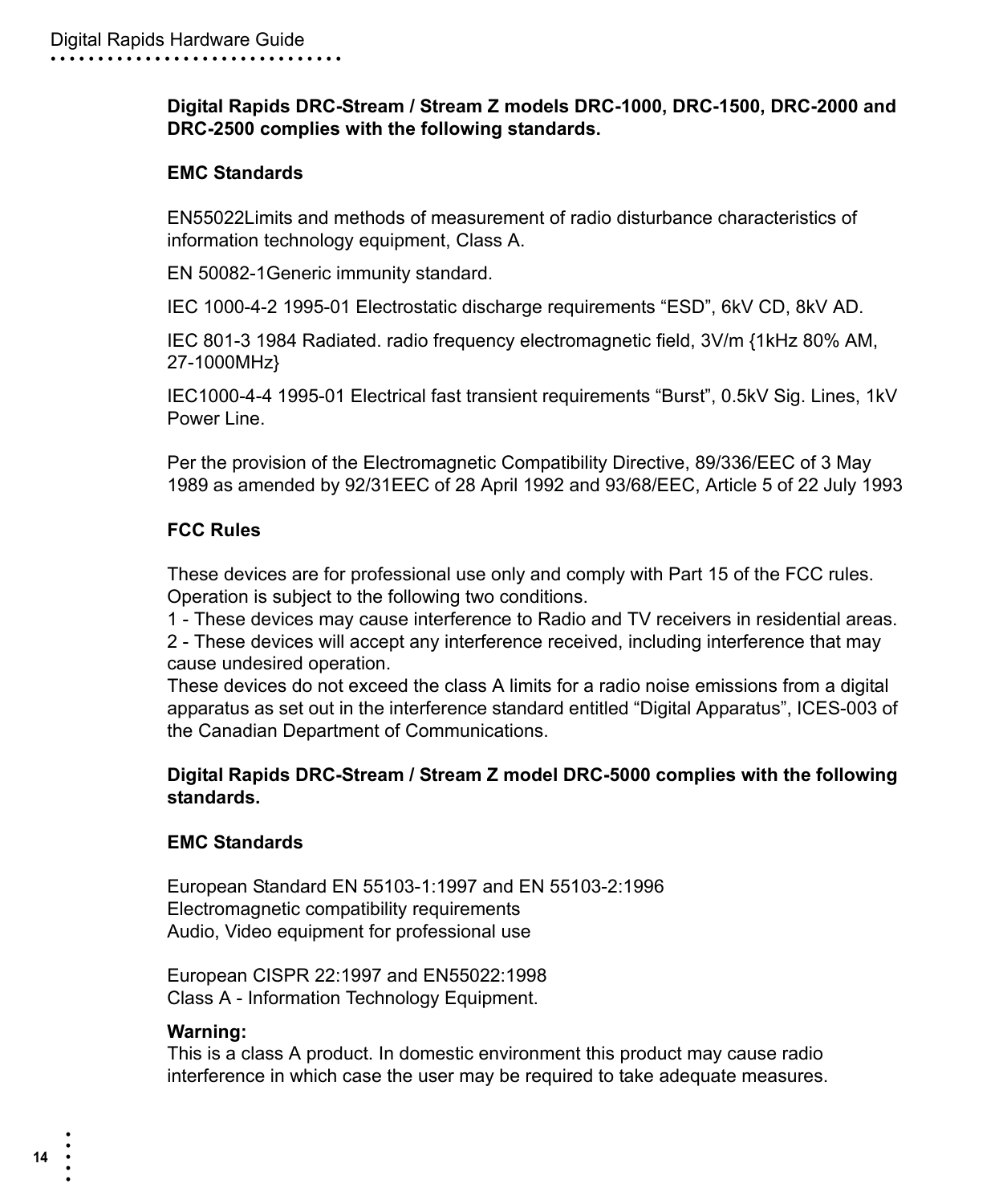### <span id="page-18-0"></span>**WARNING: English (USA)**

The power supply in this product contains no user-serviceable parts. There may be more than one supply in this product. Refer servicing only to qualified personnel.

Do not attempt to modify or use the supplied AC power cord if it is not the exact type required. A product with more than one power supply will have a separate AC power cord for each supply.

The power button on the system does not turn off system AC power. To remove AC power from the system, you must unplug each AC power cord from the wall outlet or power supply.

The power cord(s) is considered the disconnect device to the mains (AC) power. The socket outlet that the system plugs into shall be installed near the equipment and shall be easily accessible.

SAFETY STEPS: Whenever you remove the chassis covers to access the inside of the system, follow these six steps:

- 1. Turn off all peripheral devices connected to the system.
- 2. Turn off the system by pressing the power button.
- 3. Unplug all AC power cords from the system or from wall outlets.

4. Label and disconnect all cables connected to I/O connectors or ports on the back of the system.

5. Provide some electrostatic discharge (ESD) protection by wearing an antistatic wrist strap attached to chassis ground of the system—any unpainted metal surface—when handling components.

6. Do not operate the system with the chassis covers removed.

After you have completed the six previous SAFETY steps, you can remove the system covers. To do this:

1. Unlock and remove the padlock from the back of the system if a padlock has been installed.

- 2. Remove and save all screws from the covers.
- 3. Remove the covers.

For proper cooling and airflow, always reinstall the chassis covers before turning on the system. Operating the system without the covers in place can damage system parts. To install the covers:

- 1. Check first to make sure you have not left loose tools or parts inside the system.
- 2. Check that cables, add-in boards, and other components are properly installed.

3. Attach the covers to the chassis with the screws removed earlier, and tighten themfirmly.

4. Insert and lock the padlock to the system to prevent unauthorized access inside the system.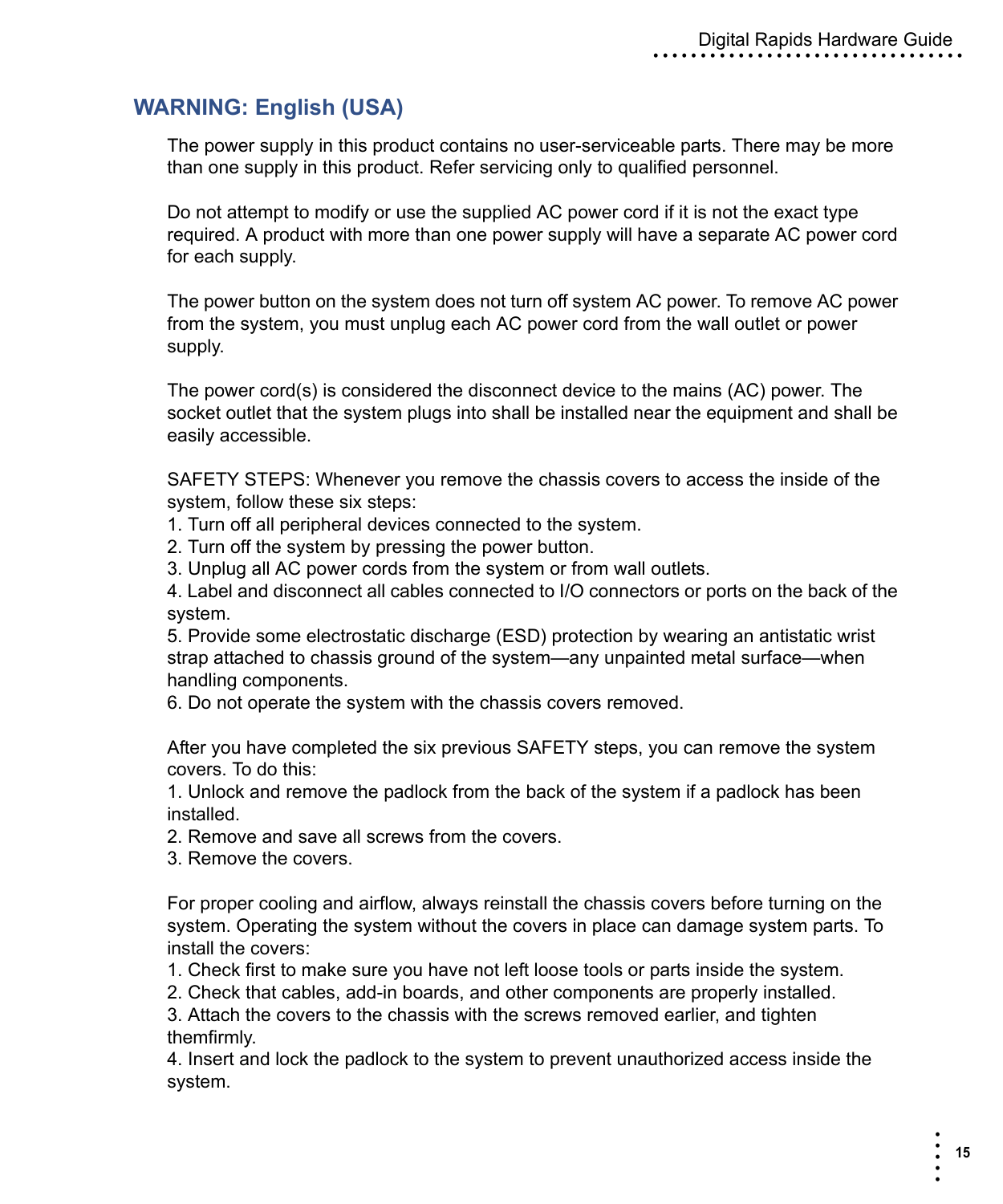5. Connect all external cables and the AC power cord(s) to the system.

A microprocessor and heat sink may be hot if the system has been running. Also, there may be sharp pins and edges on some board and chassis parts. Contact should be made with care. Consider wearing protective gloves.

Danger of explosion if the battery is incorrectly replaced. Replace only with the same or equivalent type recommended by the equipment manufacturer. Dispose of used batteries according to manufacturer's instructions.

The system is designed to operate in a typical office environment. Choose a site that is:

- Clean and free of airborne particles (other than normal room dust).
- Well ventilated and away from sources of heat including direct sunlight.
- Away from sources of vibration or physical shock.
- Isolated from strong electromagnetic fields produced by electrical devices.

• In regions that are susceptible to electrical storms, we recommend you plug your system into a surge suppresser and disconnect telecommunication lines to your modem during an electrical storm.

• Provided with a properly grounded wall outlet.

• Provided with sufficient space to access the power supply cord(s), because they serve as the product's main power disconnect.

#### <span id="page-19-0"></span>**AVERTISSEMENT: Français**

Le bloc d'alimentation de ce produit ne contient aucune pièce pouvant être réparée par l'utilisateur. Ce produit peut contenir plus d'un bloc d'alimentation. Veuillez contacter un technicien qualifié en cas de problème.

Ne pas essayer d'utiliser ni modifier le câble d'alimentation CA fourni, s'il ne correspond pas exactement au type requis. Le nombre de câbles d'alimentation CA fournis correspond au nombre de blocs d'alimentation du produit.

Notez que le commutateur CC de mise sous tension /hors tension du panneau avant n'éteint pas l'alimentation CA du système. Pour mettre le système hors tension, vous devez débrancher chaque câble d'alimentation de sa prise.

CONSIGNES DE SÉCURITÉ -Lorsque vous ouvrez le boîtier pour accéder à l'intérieur du système, suivez les consignes suivantes:

1. Mettez hors tension tous les périphériques connectés au système.

2. Mettez le système hors tension en mettant l'interrupteur général en position OFF (bouton-poussoir).

3. Débranchez tous les cordons d'alimentation c.a. du système et des prises murales. 4. Identifiez et débranchez tous les câbles reliés aux connecteurs d'E-S ou aux accès derrière le système.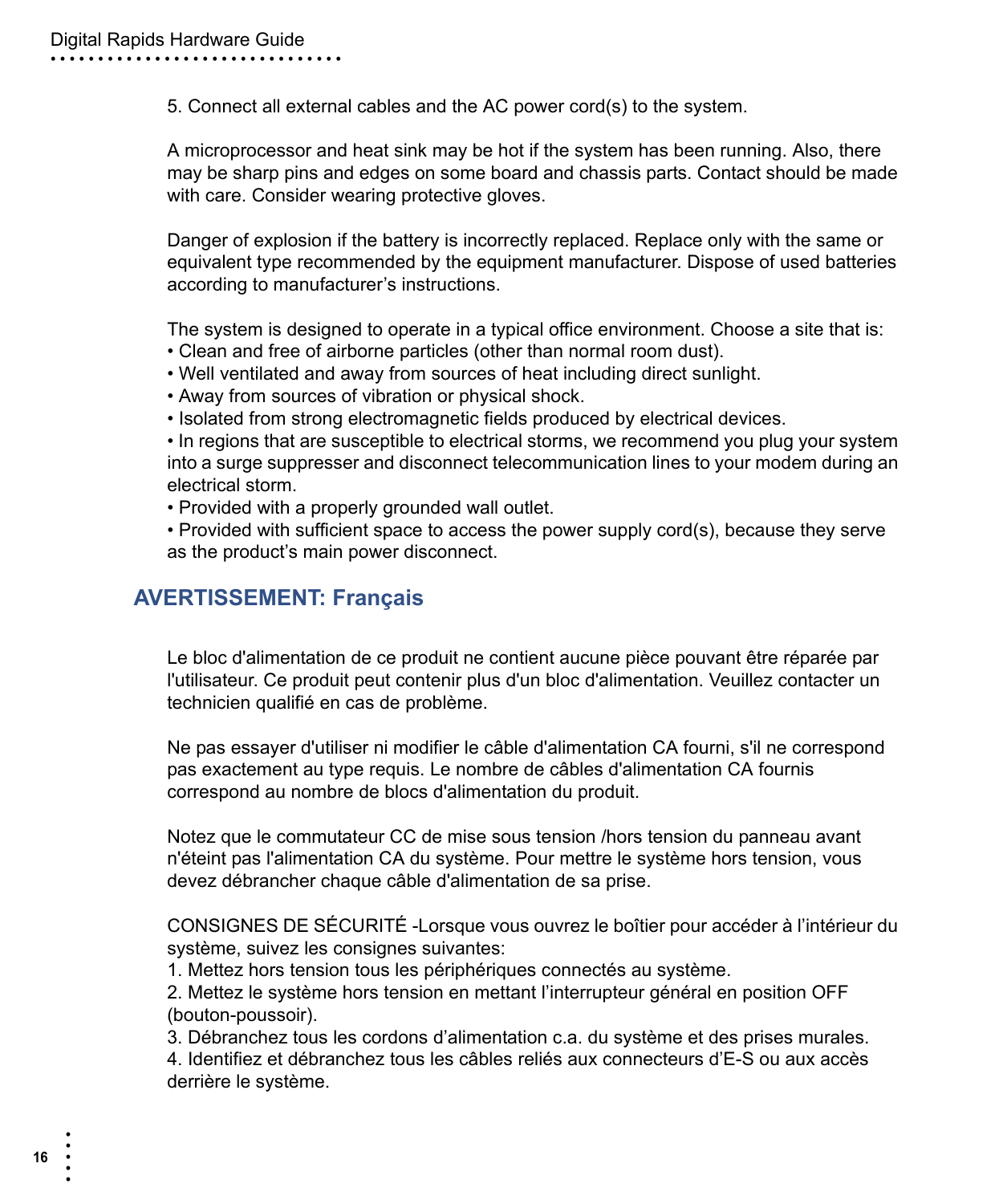5. Pour prévenir les décharges électrostatiques lorsque vous touchez aux composants, portez une bande antistatique pour poignet et reliez-la à la masse du système (toute surface métallique non peinte du boîtier).

6. Ne faites pas fonctionner le système tandis que le boîtier est ouvert.

Une fois TOUTES les étapes précédentes accomplies, vous pouvez retirer les panneaux du système. Procédez comme suit:

- 1. Si un cadenas a été installé sur à l'arrière du système, déverrouillez-le et retirez-le.
- 2. Retirez toutes les vis des panneaux et mettez-les dans un endroit sûr.
- 3. Retirez les panneaux.

Afin de permettre le refroidissement et l'aération du système, réinstallez toujours les panneaux du boîtier avant de mettre le système sous tension. Le fonctionnement du système en l'absence des panneaux risque d'endommager ses pièces. Pour installer les panneaux, procédez comme suit:

1. Assurez-vous de ne pas avoir oublié d'outils ou de pièces démontées dans le système. 2. Assurez-vous que les câbles, les cartes d'extension et les autres composants sont bien installés.

3. Revissez solidement les panneaux du boîtier avec les vis retirées plus tôt.

4. Remettez le cadenas en place et verrouillez-le afin de prévenir tout accès non autorisé à l'intérieur du système.

5. Rebranchez tous les cordons d'alimentation c. a. et câbles externes au système.

Le microprocesseur et le dissipateur de chaleur peuvent être chauds si le système a été sous tension. Faites également attention aux broches aiguës des cartes et aux bords tranchants du capot. Nous vous recommandons l'usage de gants de protection.

Danger d'explosion si la batterie n'est pas remontée correctement. Remplacer uniquement

avec une batterie du même type ou d'un type équivalent recommandé par le fabricant. Disposez des piles usées selon les instructions du fabricant.

Le système a été conçu pour fonctionner dans un cadre de travail normal. L'emplacement choisi doit être:

- Propre et dépourvu de poussière en suspension (sauf la poussière normale).
- Bien aéré et loin des sources de chaleur, y compris du soleil direct.
- A l'abri des chocs et des sources de vibrations.
- Isolé de forts champs électromagnétiques géenérés par des appareils électriques.
- Dans les régions sujettes aux orages magnétiques il est recomandé de brancher votre système à un supresseur de surtension, et de débrancher toutes les lignes de télécommunications de votre modem durant un orage.
- Muni d'une prise murale correctement mise à la terre.
- Suffisamment spacieux pour vous permettre d'accéder aux câbles d'alimentation (ceuxci étant le seul moyen de mettre le système hors tension).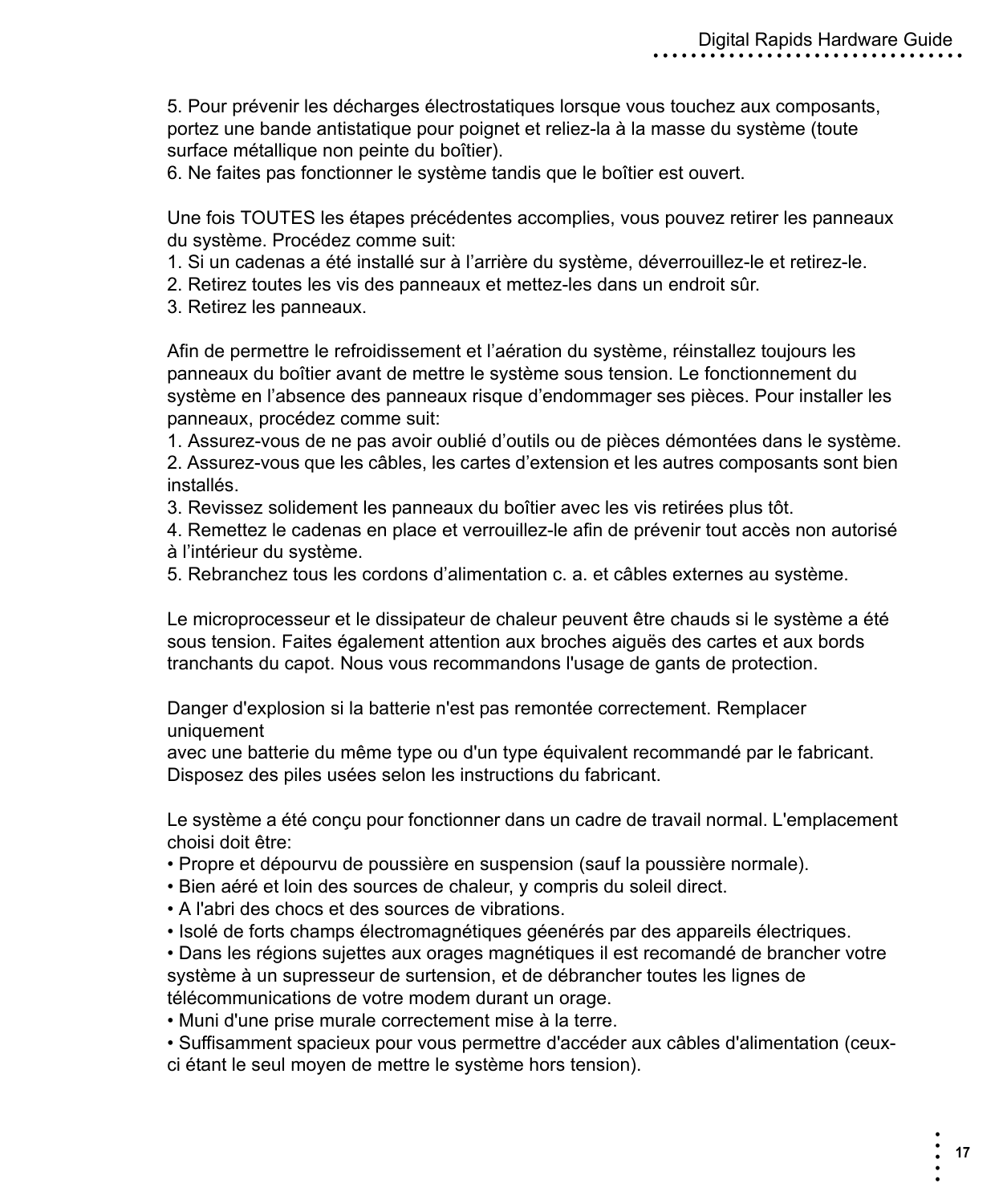Digital Rapids Hardware Guide

• • • • • • • • • • • • • • • • • • • • • • • • • • • • • • •

• • • • •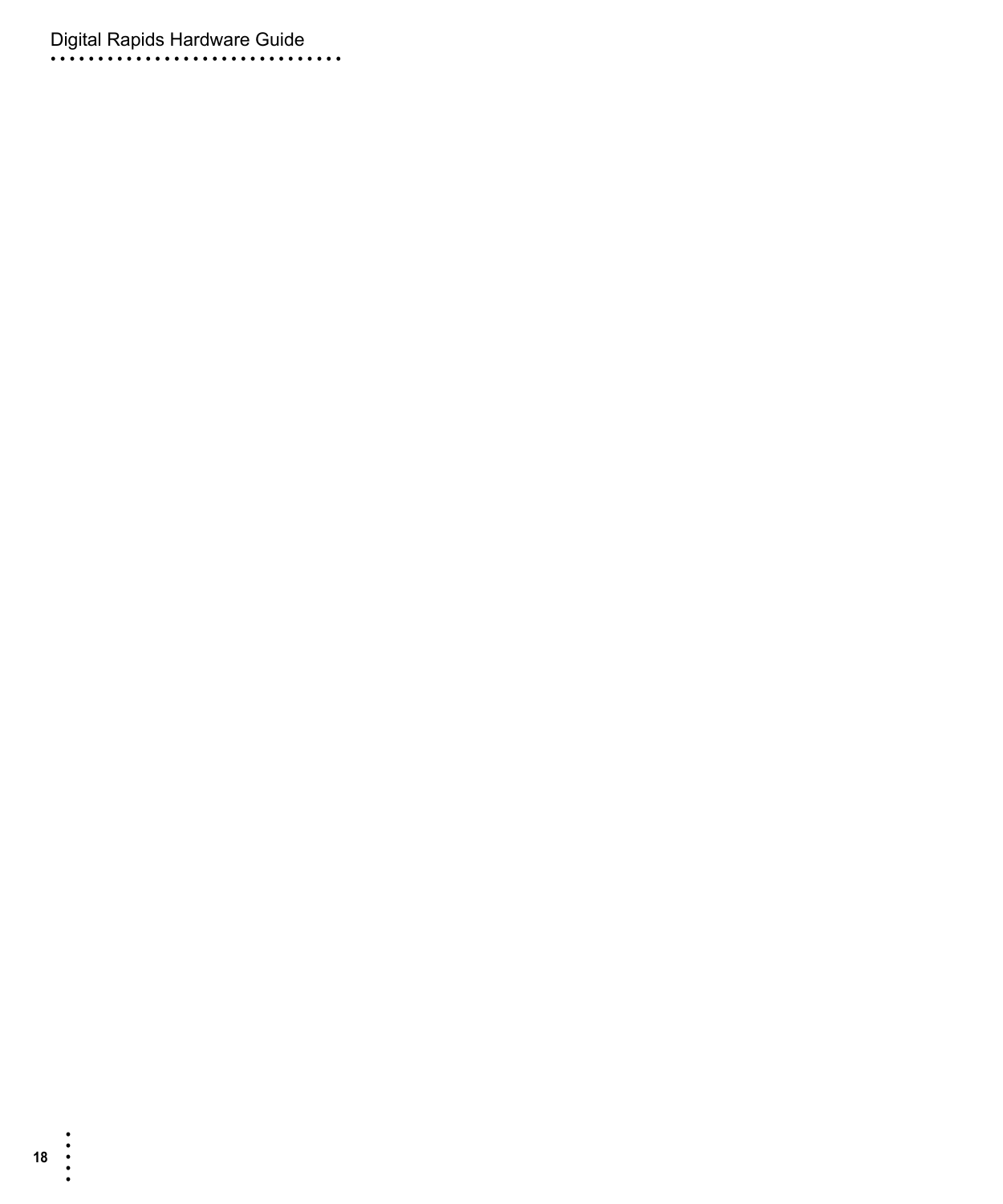# <span id="page-22-0"></span>**Warranty**

### <span id="page-22-1"></span>**Limited Warranty for Digital Rapids DRC-Stream/StreamZ**

Digital Rapids warrants that the products (defined herein as DRC-Stream /StreamZ and all of its various components and software delivered with or as part of the Products) to be delivered hereunder, if properly used and installed, will be free from defects in material and workmanship and will substantially conform to Digital Rapids specifications for a period of two (2) years after the date the Product was purchased from a Digital Rapids authorized distributor. Software of any kind delivered with or as part of products is expressly provided "as is" unless specifically provided for otherwise in any software license accompanying the software.

If any Product furnished by Digital Rapids which is the subject of this Limited Warranty fails during the warranty period for reasons covered by this Limited Warranty, Digital Rapids, at its option, will:

- REPAIR the Product by means of hardware and/or software; OR
- REPLACE the Product with another

If such Product is defective, transportation charges for the return of Product to buyer within North America will be paid by Digital Rapids. For all other locations, the warranty excludes all costs of shipping, customs clearance, and other related charges. Digital Rapids will have a reasonable time to make repairs or to replace Product. In no event will Digital Rapids be liable for any other costs associated with the replacement or repair of Product, including labor, installation or other costs incurred by buyer and in particular, any costs relating to the removal or replacement of any product soldered or otherwise permanently affixed to any printed circuit board. This Limited Warranty, and any implied warranties that may exist under some United States laws, apply only to the original purchaser of the Product.

### <span id="page-22-2"></span>**Extent of Limited Warranty**

Digital Rapids does not warrant that Products to be delivered hereunder, whether delivered stand-alone or integrated with other Products, including without limitation semiconductor components, will be free from design defects or errors known as "errata". Current characterized errata are available upon request. This Limited Warranty does not cover damages due to external causes, including accident, problems with electrical power, usage not in accordance with product instructions, misuse, neglect, alteration, repair, improper installation, or improper testing.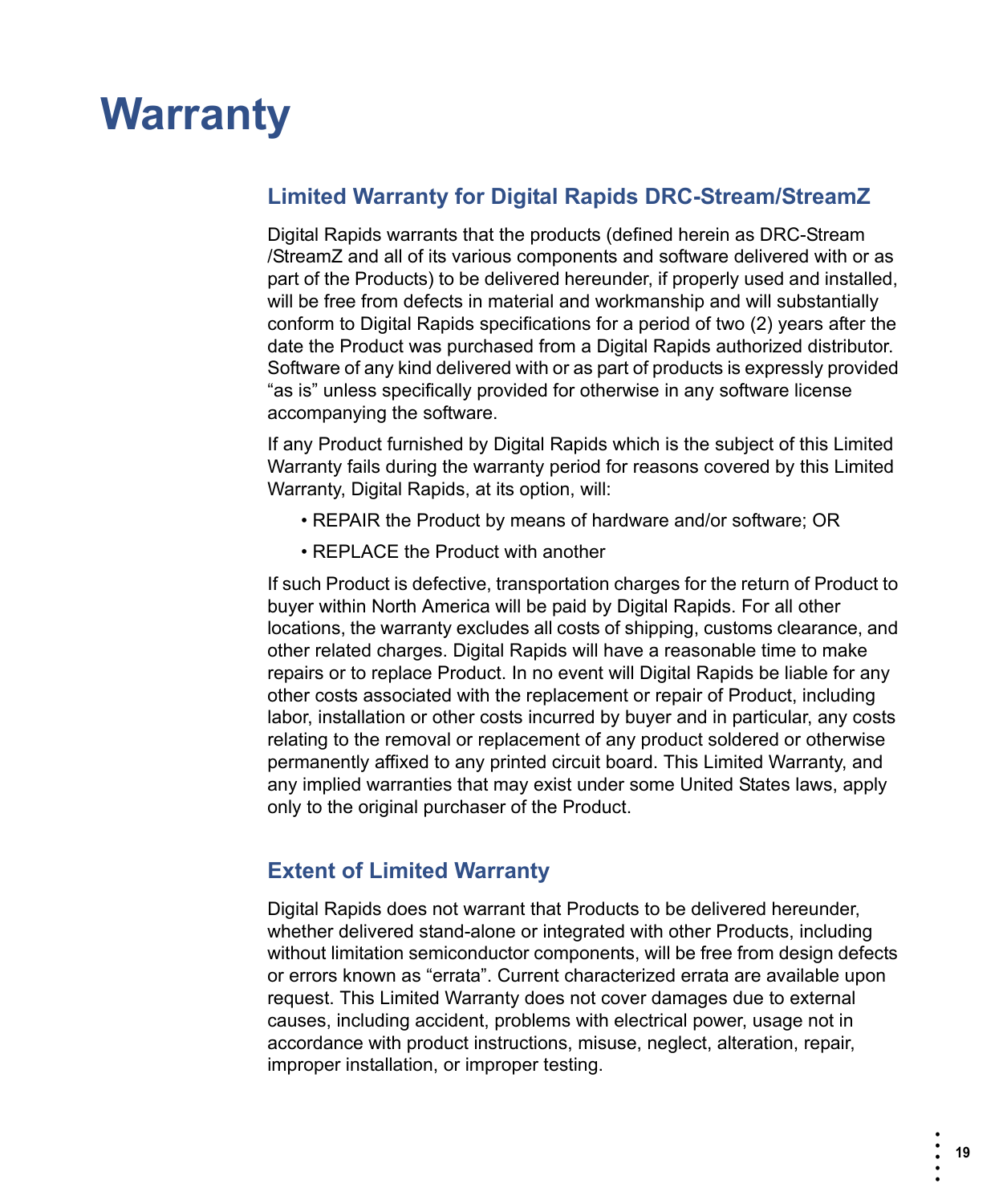#### <span id="page-23-0"></span>**Warranty Limitations and Exclusions**

These warranties replace all other warranties, expressed or implied including, but not limited to, the implied warranties of merchantability and fitness for a particular purpose. Intel makes no expressed warranties beyond those stated here. Intel disclaims all other warranties, expressed or implied including, without limitation, implied warranties of merchantability and fitness for a particular purpose. Some jurisdictions do not allow the exclusion of implied warranties, so this limitation may not apply. All expressed and implied warranties are limited in duration to the limited warranty period. No warranties apply after that period. Some jurisdictions do not allow limitations on how long an implied warranty lasts, so this limitation may not apply to you.

#### <span id="page-23-1"></span>**Limitations of Liability**

Digital Rapids responsibility under this, or any other warranty, implied or expressed, is limited to repair or replacement as set forth above. These remedies are the sole and exclusive remedies for any breach of warranty. Digital Rapids is not responsible for direct, special, incidental, or consequential damages resulting from any breach of warranty under another legal theory including, but not limited to, lost profits, downtime, goodwill, damage to or replacement of equipment and property, and any costs of recovering, reprogramming, or reproducing any program or data stored in or used with a system containing this product. Some jurisdictions do not allow the exclusion or limitation of incidental or consequential damages, so the above limitations or exclusions may not apply to you. This limited warranty gives you specific legal rights, and you may also have other rights that vary from jurisdiction to jurisdiction. Any and all disputes arising under or related to this Limited Warranty shall be adjudicated in the following forums and governed by the following laws: for the United States of America, Canada, North America and South America, the forum shall be Toronto Canada and the applicable law shall be that of the City of Toronto, Canada. For Europe and the rest of the world, the forum shall be London UK and the applicable law shall be that of the United Kingdom. In the event of any conflict between the English language version and any other translated version(s) of this Limited Warranty, the English language version shall control.